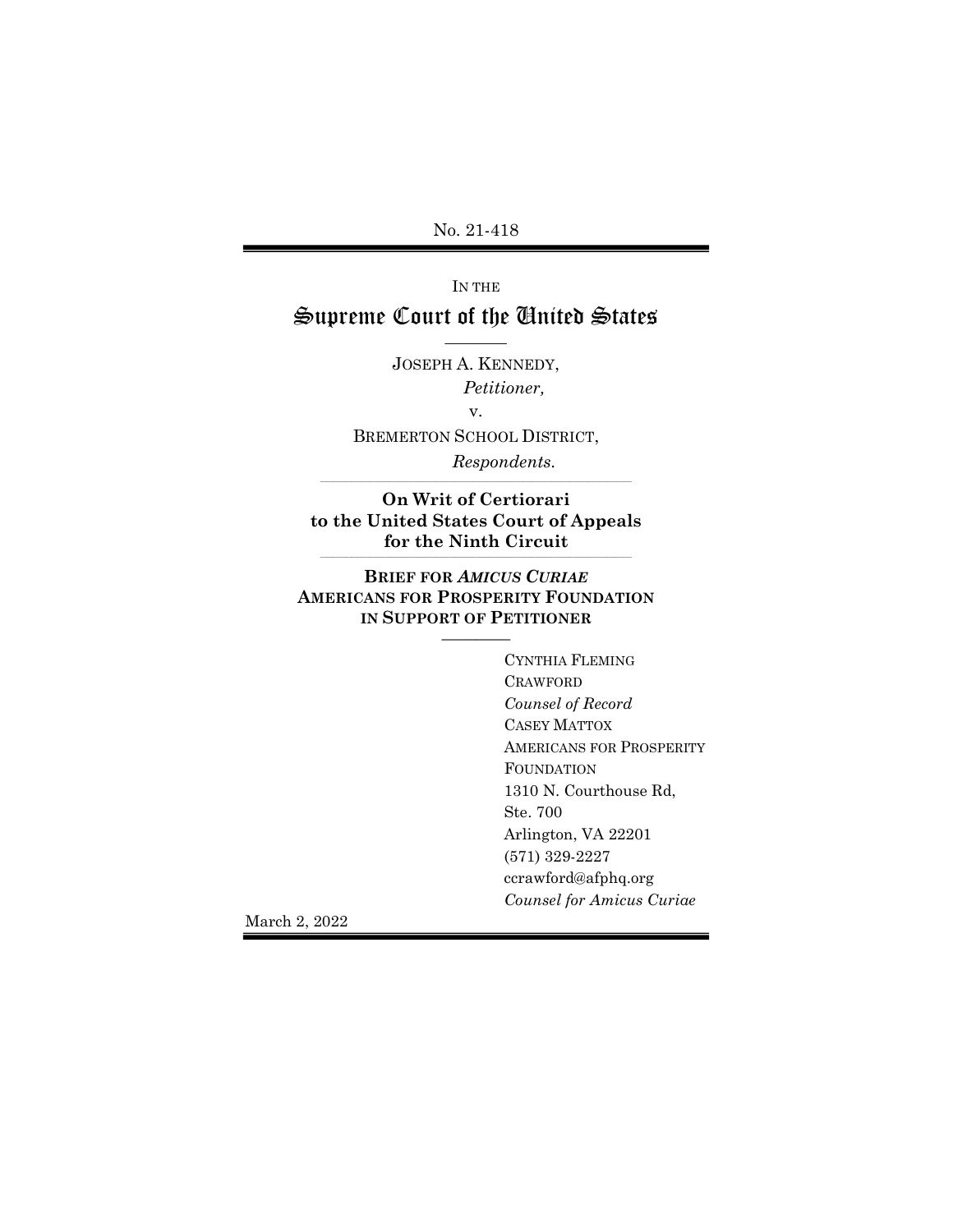## TABLE OF CONTENTS

| I.<br>Government Authority to Regulate Employees'                                                                                     |
|---------------------------------------------------------------------------------------------------------------------------------------|
| Employees' Speech May Be Regulated Only<br>$A_{\cdot}$<br>While Speaking for the Government or<br>Imperiling Government Operations. 4 |
| Government Speech Is Not All Speech Made in<br>В.                                                                                     |
| C.<br>Government Cannot Condition Public<br><b>Employment on Foregoing Constitutional</b>                                             |
| This Court Should Eliminate Any Doubt About<br>П.<br>The First Amendment's Protection For Academic                                    |
| Free Speech Rights Are Not Shed at the<br>А.                                                                                          |
| В.<br>Public Schools Should Uphold Free Speech,<br>Not Chill It, For Students Learn from Adults<br>How to Treat Each Other14          |
| C.<br>Academic Freedom is Fundamental to Civil<br>Society and This Court Should Place it on                                           |

i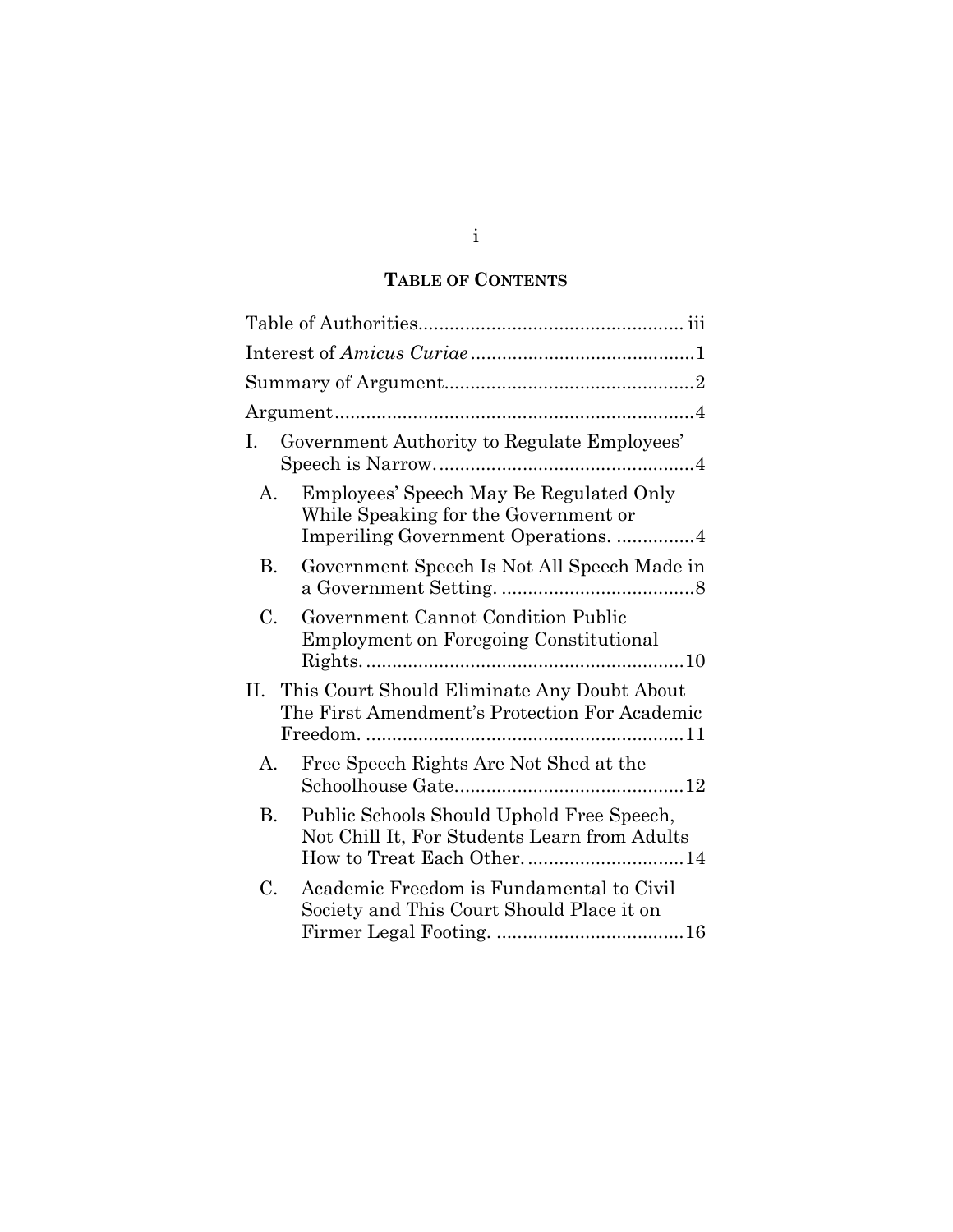|  | D. Public Engagement Cannot Be Used to Excuse<br>Punishing Speech on Topics of Public Interest. |
|--|-------------------------------------------------------------------------------------------------|
|  |                                                                                                 |

ii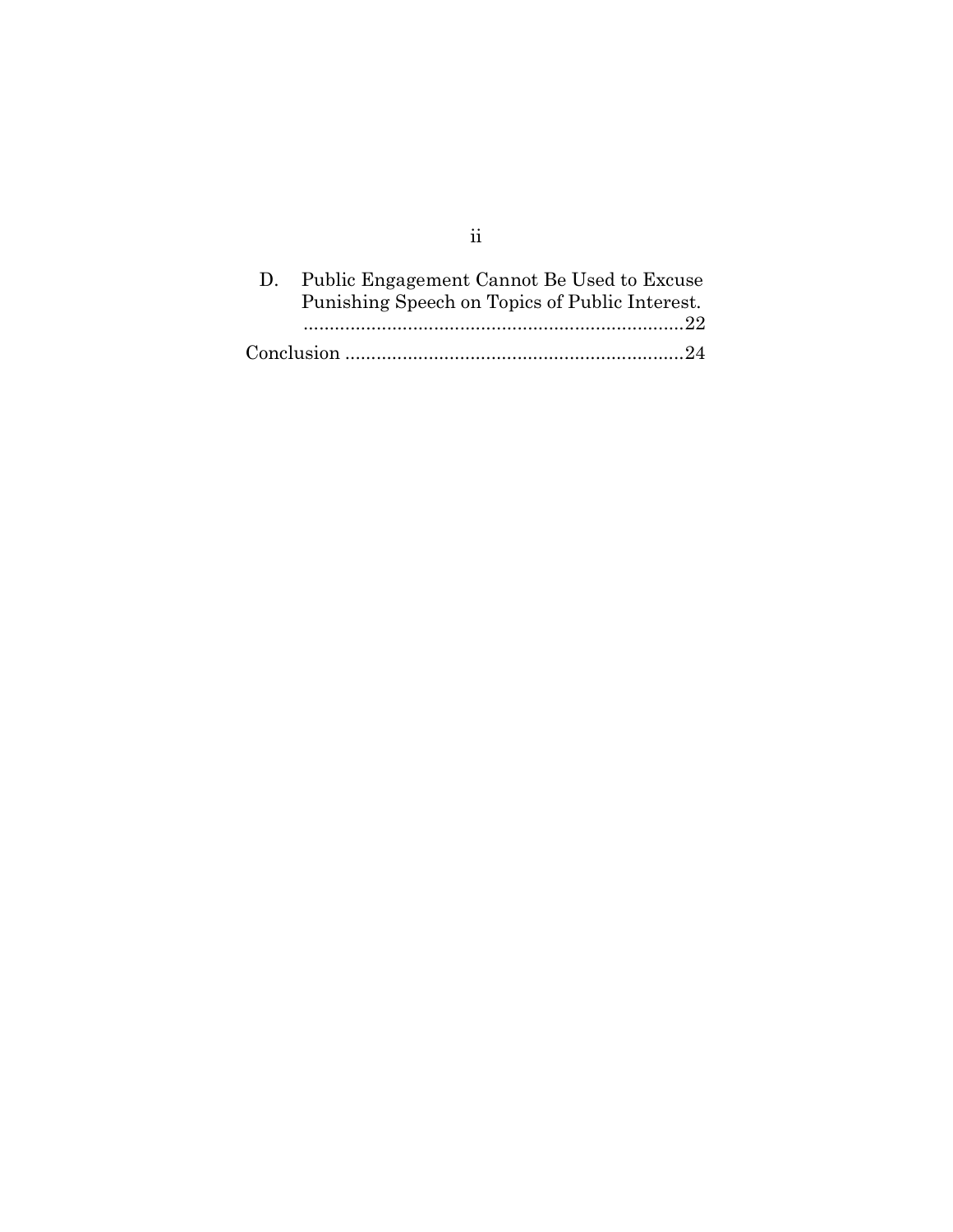## TABLE OF AUTHORITIES

# Page(s)

## Cases

| Chrzanowski v. Bianchi,                                  |
|----------------------------------------------------------|
| Connick v. Myers,                                        |
| Demers v. Austin,<br>746 F.3d 402 (9th Cir. 2014) 17, 19 |
| Garcetti v. Ceballos,                                    |
| Givhan v. Western Line Consol. School Dist.              |
| Grutter v. Bollinger,                                    |
| Johanns v. Livestock Marketing Assn.,                    |
| Keyishian v. Bd. of Regents,                             |
| Lane v. Franks,                                          |
| Matal v. Tam,                                            |

### iii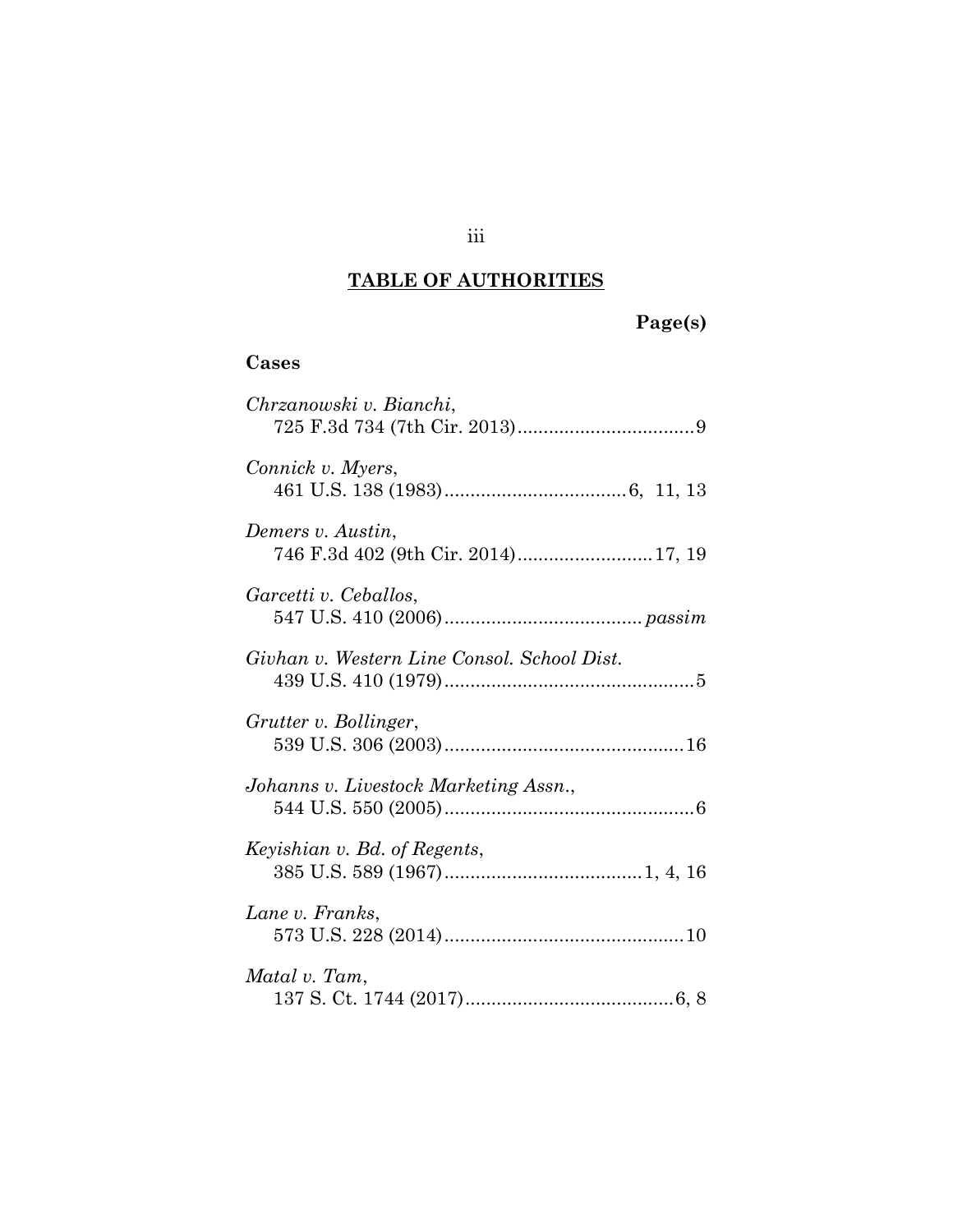| Meriwether v. Hartop,                                     |
|-----------------------------------------------------------|
| Perry v. Sindermann,                                      |
| Pickering v. Bd. of Education,                            |
| Planned Parenthood of Se. Pennsylvania v.<br>Casey,       |
|                                                           |
| Pleasant Grove City v. Summum,                            |
| Rust v. Sullivan,                                         |
| Shelton v. Tucker                                         |
| Sweezy v. New Hampshire                                   |
| Texas State Tchrs. Ass'n v. Garland Indep.<br>Sch. Dist., |
| 777 F.2d 1046 (5th Cir. 1985)12, 13                       |
| Tinker v. Des Moines Ind. Cmty School<br>District,        |
|                                                           |

iv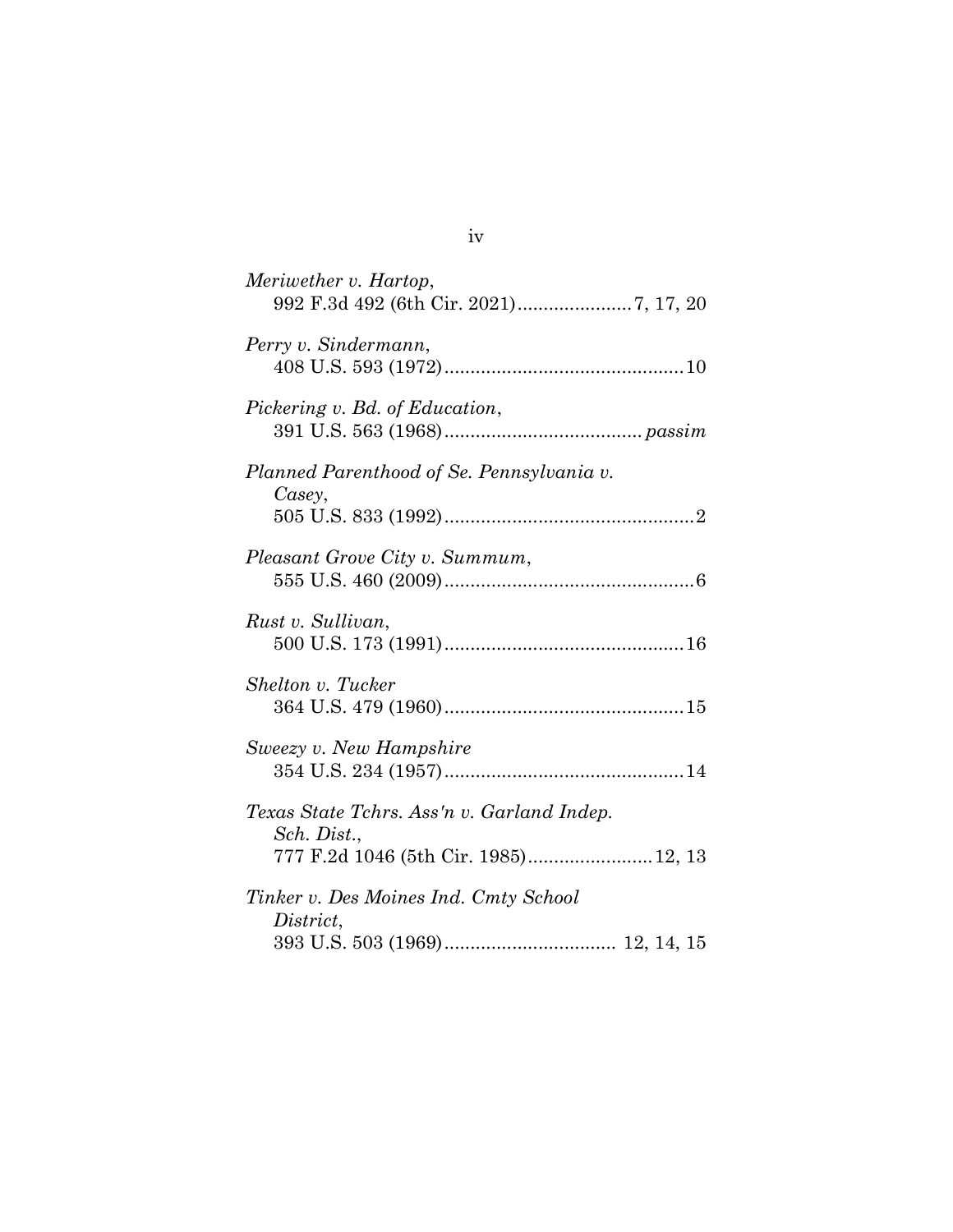| Walker v. Texas Div., Sons of Confederate              |
|--------------------------------------------------------|
| <i>Veterans, Inc.,</i>                                 |
|                                                        |
| <i>Waters v. Churchill,</i>                            |
|                                                        |
| West Virginia State Board of Education v.<br>Barnette, |
|                                                        |
| Wieman v. Updegraff,                                   |
|                                                        |
| Constitutions                                          |

U S. Const. Amend. 1 ........................................ passim

## Rules

Supreme Court Rule 37.3 ............................................ 1

## Other Authorities

| James Hohmann, The Daily 202: Koch         |  |
|--------------------------------------------|--|
| network warns of McCarthyism 2.0' in       |  |
| conservative efforts to harass professors, |  |
| The Washington Post, August 1, 2018,       |  |
|                                            |  |
| Judge Learned Hand, The Spirit of Liberty, |  |
| 1944, Digital History,                     |  |
|                                            |  |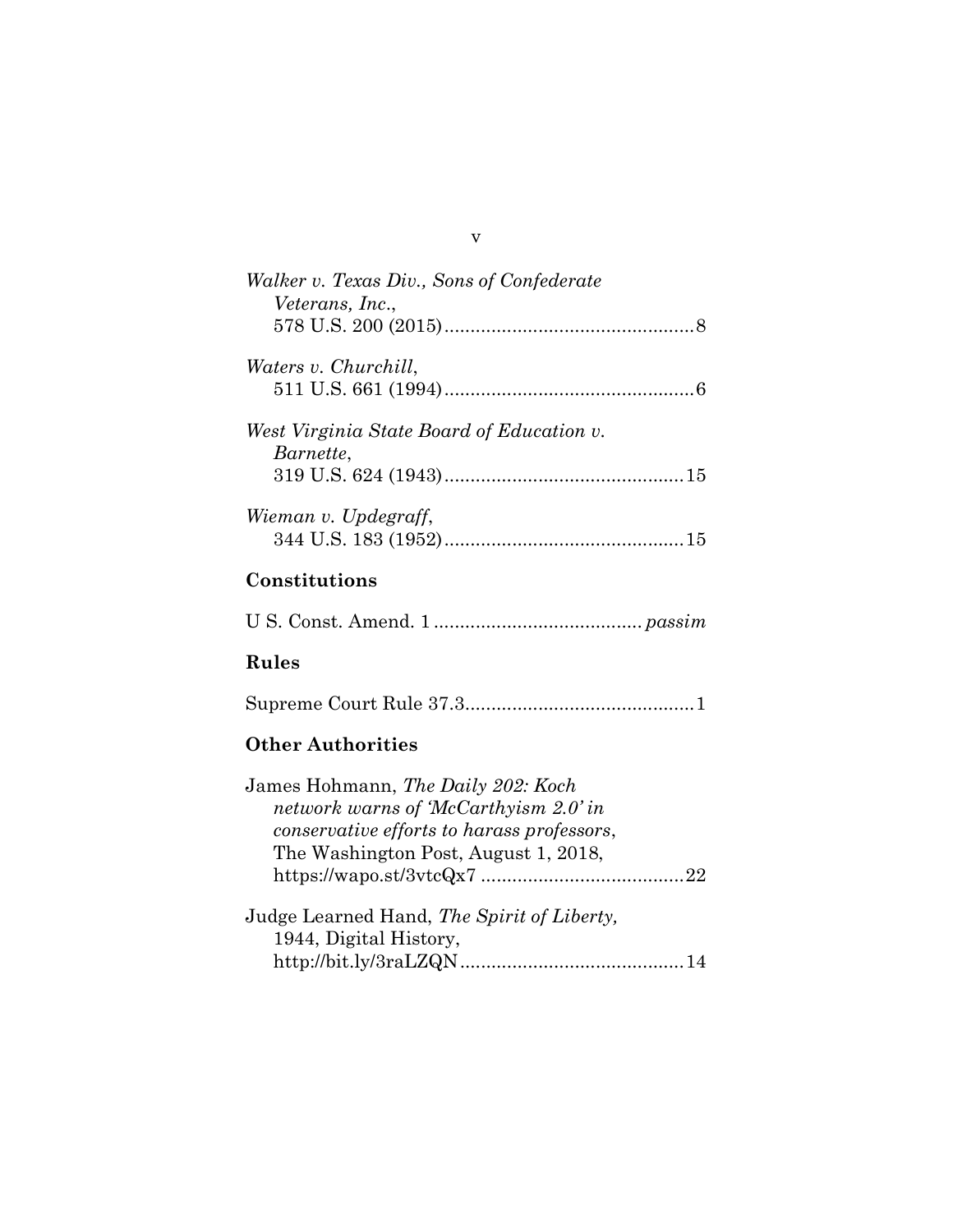Everything which is not forbidden is allowed, Wikipedia, http://bit.ly/2TgF5vB (last visited Feb. 22, 2022) ............................................................... 15

vi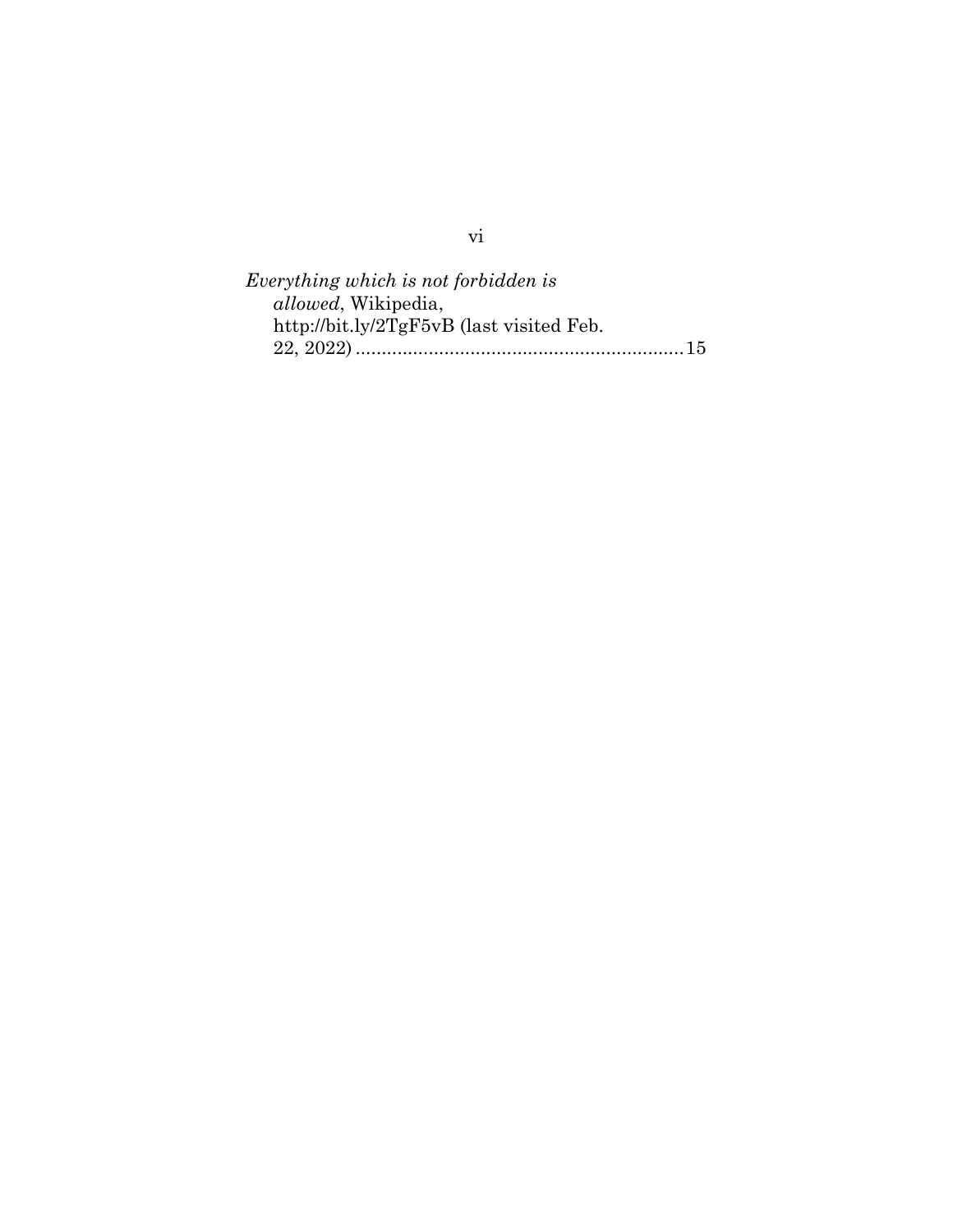### BRIEF OF AMICUS CURIAE AMERICANS FOR PROSPERITY FOUNDATION IN SUPPORT OF PETITIONER

Pursuant to Supreme Court Rule 37.3, Americans for Prosperity Foundation ("AFPF") respectfully submits this *amicus curiae* brief in support of Petitioner.<sup>1</sup>

#### INTEREST OF AMICUS CURIAE

Amicus curiae AFPF is a 501(c)(3) nonprofit organization committed to educating and training Americans to be courageous advocates for the ideas, principles, and policies of a free and open society. As part of this mission, it appears as amicus curiae before federal and state courts.

AFPF is committed to ensuring the freedom of expression guaranteed by the First Amendment for all Americans, including students and faculty. Campuses are not just a place where free expression and academic freedom should be protected; it is vital to their mission. And they are uniquely positioned to instill in the next generation an appreciation for free speech. This is why "[t]he vigilant protection of constitutional freedoms is nowhere more vital than in the community of American schools." Keyishian v. Bd. of Regents, 385 U.S. 589, 603 (1967) (citation omitted and emphasis added).

 $<sup>1</sup>$  All parties have filed blanket consents to the filing of *amicus*</sup> briefs. No counsel for a party authored this brief in whole or in part and that no person other than amicus or its counsel made any monetary contributions to fund the preparation or submission of this brief.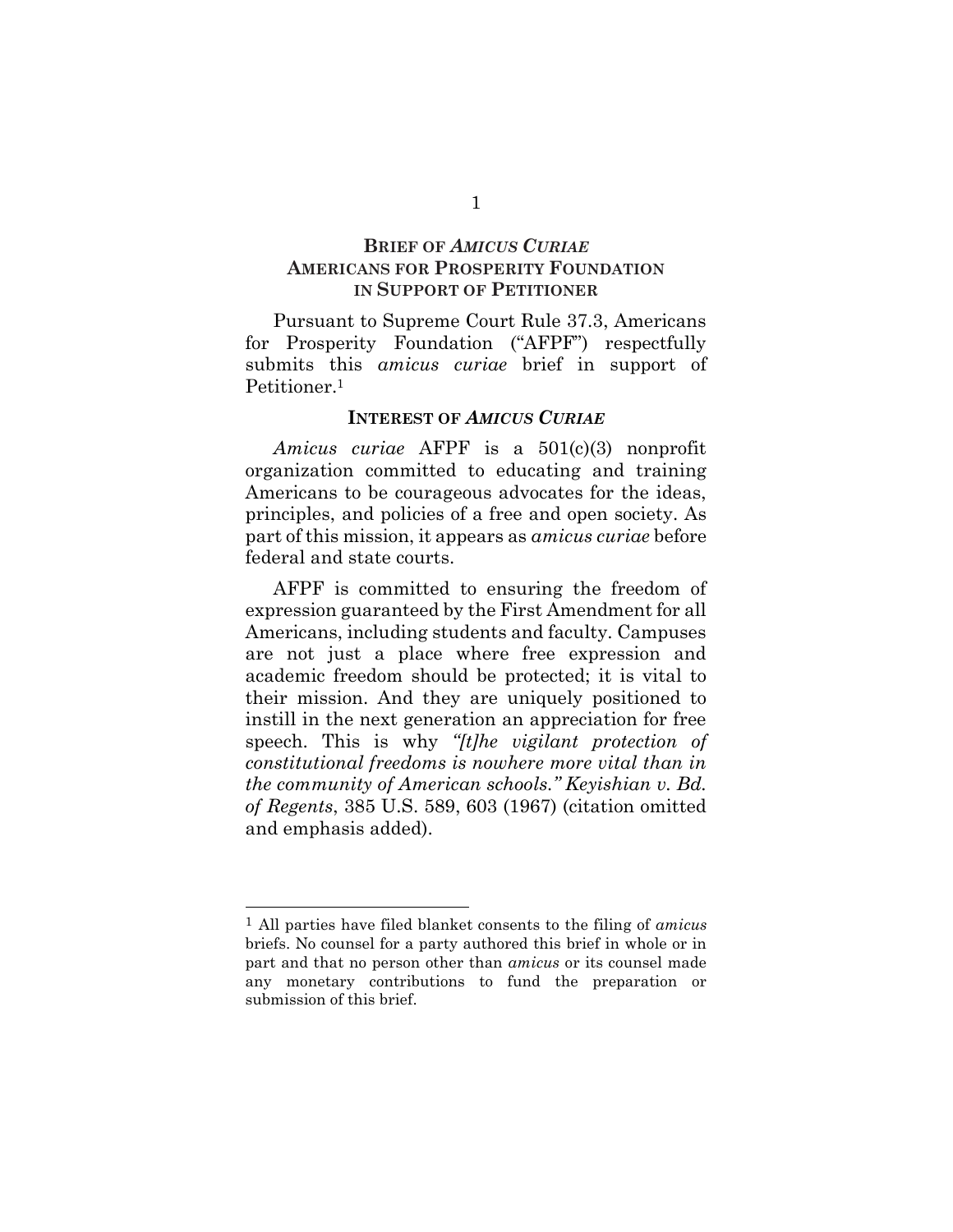#### SUMMARY OF ARGUMENT

The Ninth Circuit's holding that a high school football coach's personal postgame prayer was regulable government speech has placed at risk the First Amendment rights of a much broader array of government employees. University faculty members are particularly at risk from any confusion about the scope of protections afforded them because they communicate ideas and engage in public debate about controversial topics for a living. As "liberty finds no refuge in a jurisprudence of doubt,"2 inconsistent or unclear legal doctrines that can be manipulated to include or exclude their speech, risk chilling speech and discouraging thoughtful and civic-minded people from taking on that risk.

This Court has been clear that speech rights of public employees are protected by the First Amendment and has extended special solicitude to protecting constitutional freedoms for those who teach in our schools and universities. Of course, where an employee is speaking as the mouth of government, then government can dictate what is said. Likewise, when government purchases or delivers services, it can manage those operations. But the Ninth Circuit's holding blurs these lines and creates the risk that teachers or faculty members may be terminated for their own personal expression.

Under Garcetti v. Ceballos, 547 U.S. 410 (2006), government may regulate speech made pursuant to official duties. Under Pickering v. Bd. of Education, 391 U.S. 563, 573 (1968), government may not

<sup>2</sup> Planned Parenthood of Se. Pennsylvania v. Casey, 505 U.S. 833, 844 (1992).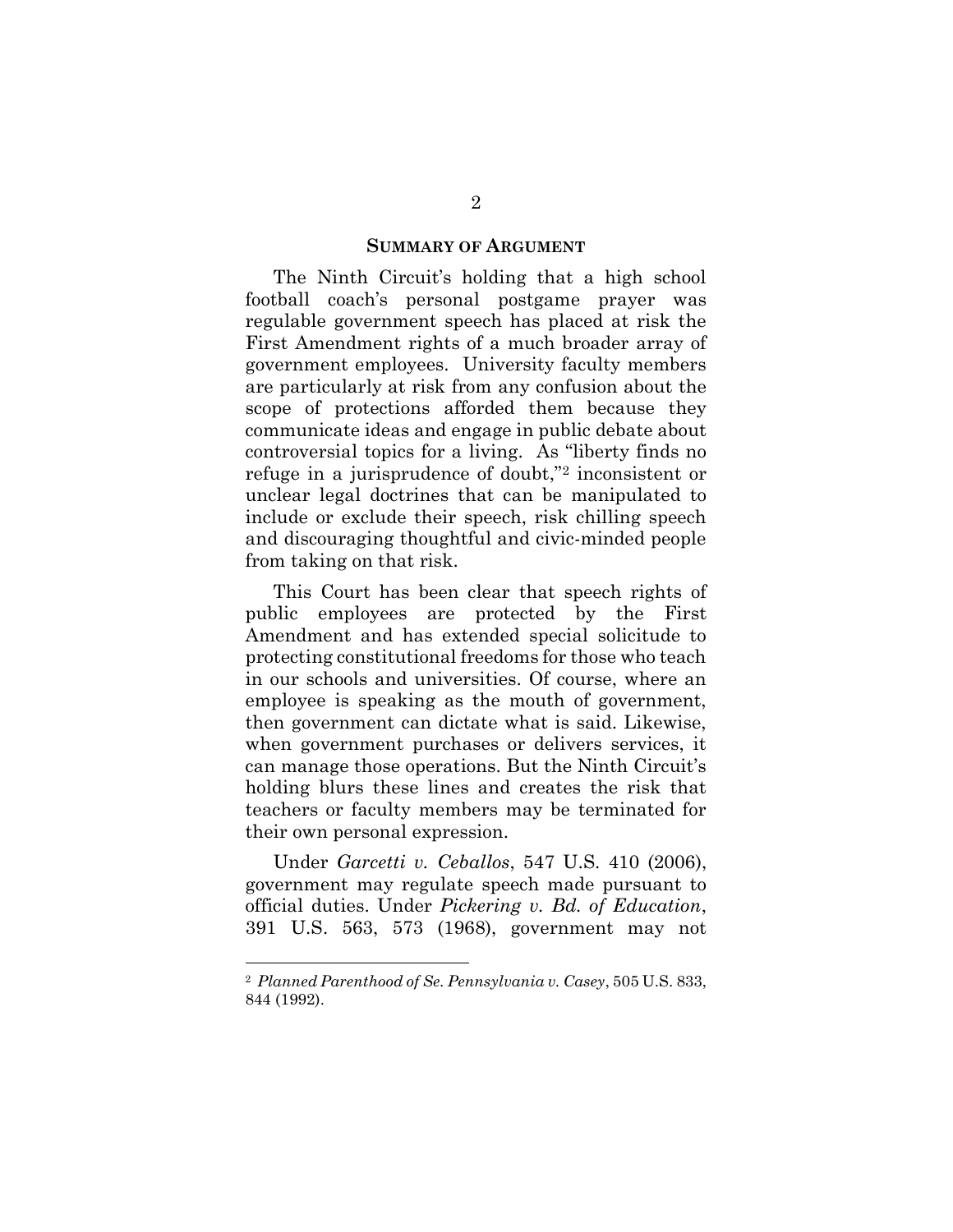regulate private speech on an issue of public concern, unless that speech imperils government operations. For government employees, these rules can be difficult to apply where it is unclear whether the speech was within or outside official duties. Here, the school board made abundantly clear that Kennedy did not speak for the school and instructed him to avoid even the possible perception of doing so. Such a disclaimer would apparently place Kennedy's speech outside the narrow confines in which Garcetti allows a government employer to regulate. But the Ninth Circuit held otherwise.

The Ninth Circuit's unnecessary confusion of the First Amendment's application to the speech of publicly employed faculty members is the latest of a series of conflicting decisions in the lower courts. At least four circuits have inverted the *Garcetti* rule to protect teachers' speech made pursuant to official duties—leaving teachers' private speech at greater risk than the speech they are paid to deliver. Having held that Kennedy's speech was "as a public employee," it would appear that the exemption for speech pursuant to academic duties should have been applied here. But it was not.

These conflicting doctrines degrade speech protections for the very government employees this Court has consistently found warrant the most vigorous protections: teachers and professors who not only research and publish, but also bear responsibility for fostering the habits of open-mindedness and critical inquiry that make for responsible citizens.

The Court should be clear. Nothing in its government employee speech jurisprudence should be read to restrict academic freedom or impose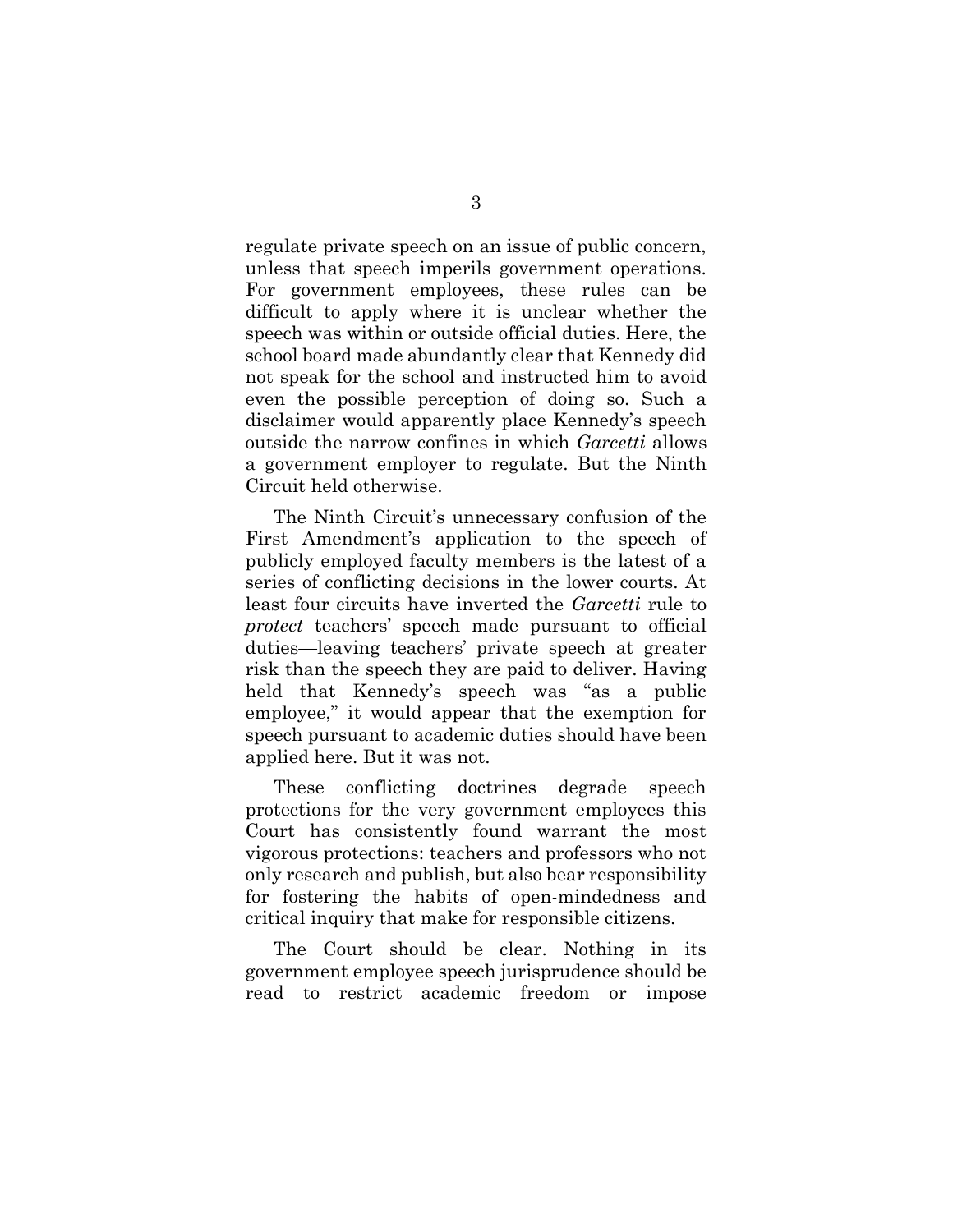extraordinary burdens on the speech of employees in public schools and universities.

#### ARGUMENT

### I. GOVERNMENT AUTHORITY TO REGULATE EMPLOYEES' SPEECH IS NARROW.

Subject to certain narrow limitations, speech rights of public employees are protected by the First Amendment. The power of government to speak on its own behalf and the authority of a government employer to manage its own operations are cabined by the First Amendment's prohibition against conditioning public employment on surrendering constitutional protections.

This is particularly true for university faculty and teachers because the "vigilant protection of constitutional freedoms is nowhere more vital than in the community of American schools." Keyishian, 385 U.S. at 603. Here, the Ninth Circuit placed a thumb on the scale in favor of speech regulation by eliminating the requirement that an employee speak as the government before his speech may be deemed government speech. Misapplication of this Court's precedent puts at risk First Amendment protections of any government employee whose job depends on communicating ideas that may differ from the government's message.

### A. Employees' Speech May Be Regulated Only While Speaking for the Government or Imperiling Government Operations.

This Court has established the test for First Amendment protection of government employee speech in Pickering, 391 U.S. 563, and Garcetti, 547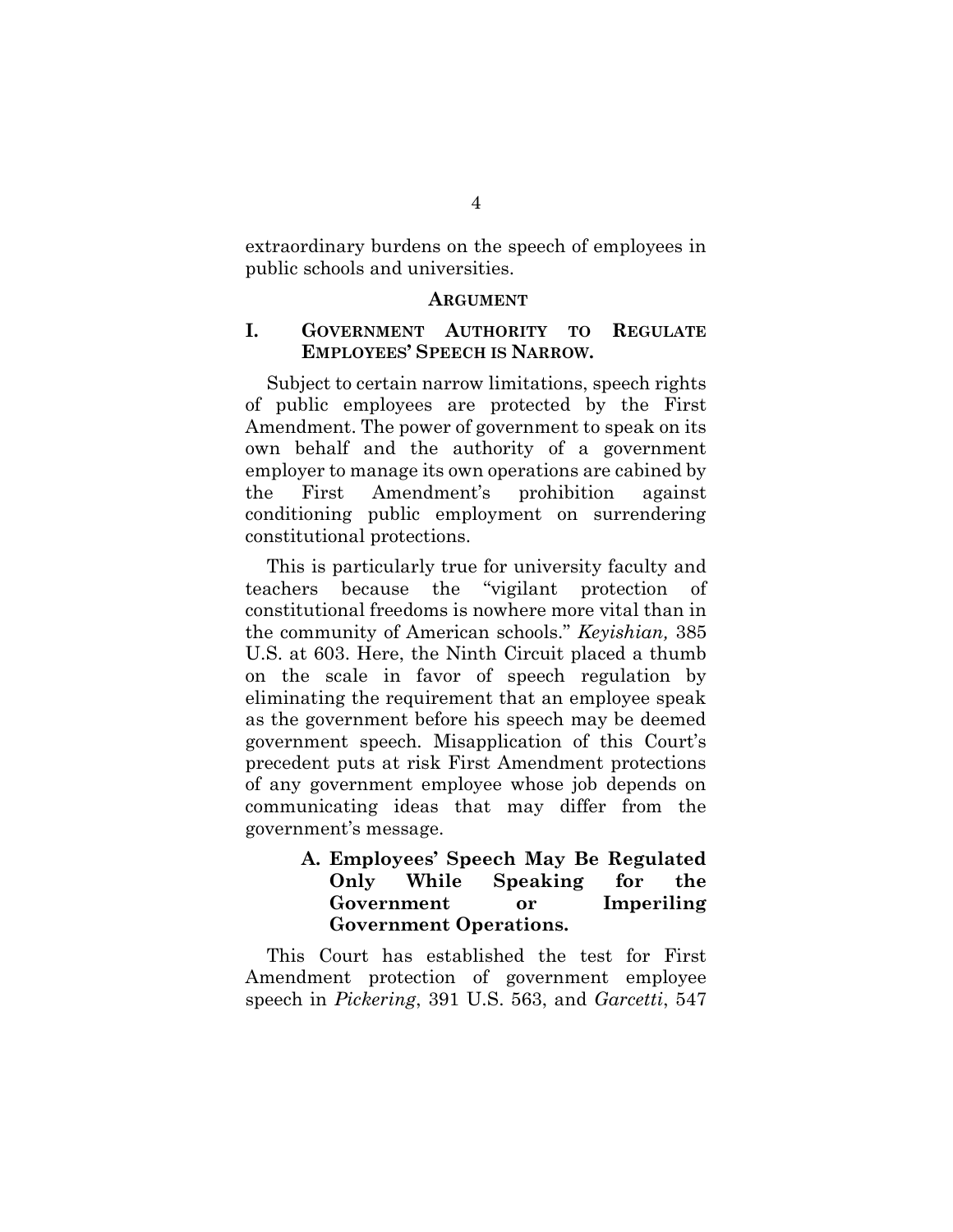U.S. 410. Pickering articulated two acceptable rationales for regulating an employee's speech: (1) where the employee speaks as the government rather than as a private citizen on a matter of public concern;3 and (2) where the speech interferes with the government's ability to manage its own operations.<sup>4</sup> Garcetti, provided a streamlined test, holding that the First Amendment does not shield from discipline "expressions employees make pursuant to their professional duties." 547 U.S. at 426.

Pickering and Garcetti were decided on facts at extreme ends of the employee speech spectrum. The first, relating to publication of a teacher's personal letter to the editor discussing a bond issue, exemplified classic community discussion of a matter of public interest, which was protected. 391 U.S. at 566.5 Were it otherwise, government employees would

<sup>&</sup>lt;sup>3</sup> Garcetti, 547 U.S. at 418 (The first Pickering factor "requires" determining whether the employee spoke as a citizen on a matter of public concern.").

<sup>&</sup>lt;sup>4</sup> Garcetti, 547 U.S. at 418 (The second Pickering factor "reflects" the importance of the relationship between the speaker's expressions and employment . . . the restrictions [the government entity] imposes must be directed at speech that has some potential to affect the entity's operations.").

<sup>5</sup> The Court has since clarified that public expression is not a necessary element of protected speech. Givhan v. Western Line Consol. School Dist., 439 U.S. 410, 414 (1979) ("This Court's decisions in Pickering, Perry, and Mt. Healthy do not support the conclusion that a public employee forfeits his protection against governmental abridgment of freedom of speech if he decides to express his views privately rather than publicly. While those cases each arose in the context of a public employee's public expression, the rule to be derived from them is not dependent on that largely coincidental fact.").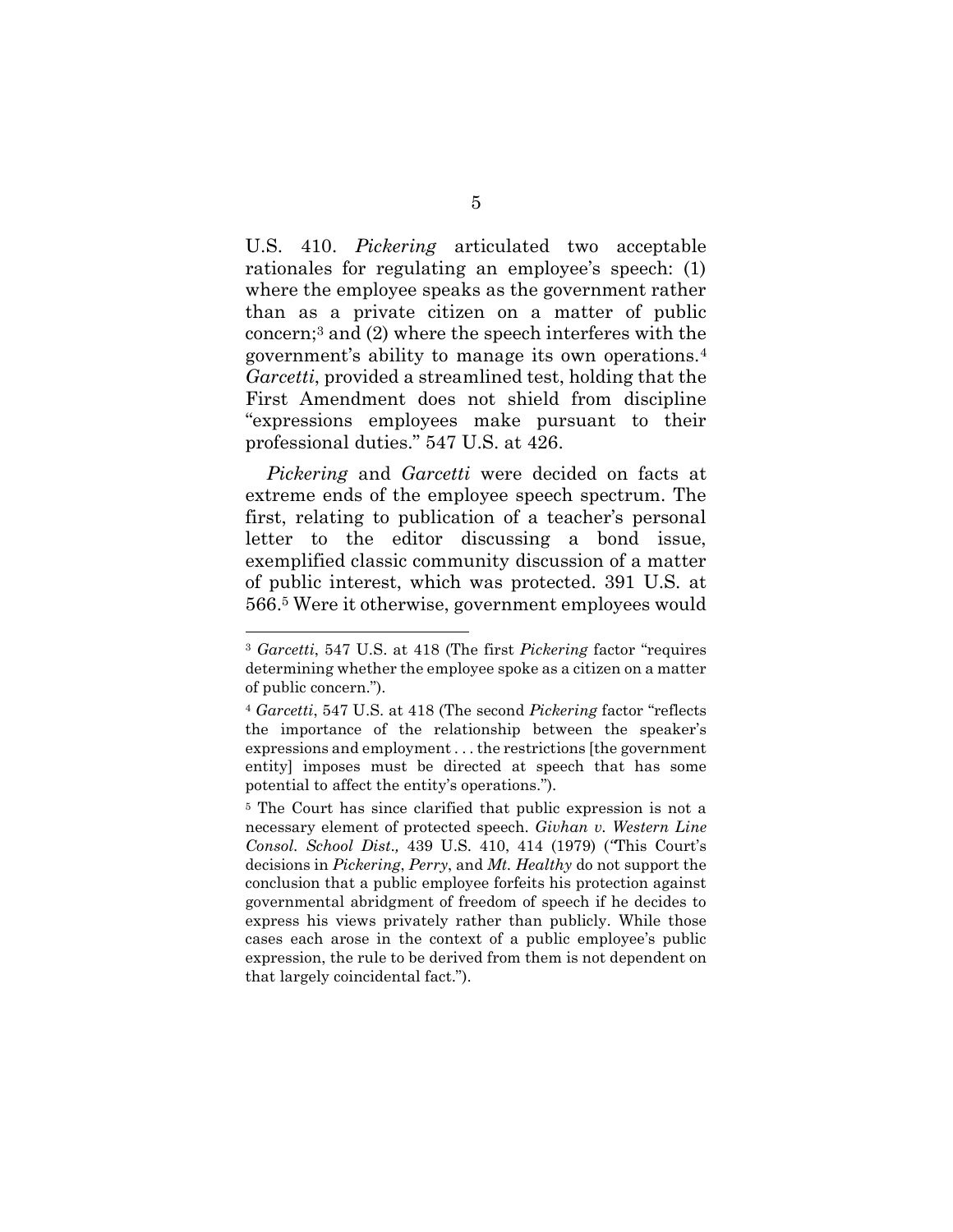be required to sacrifice the rights of citizenship. The second, relating to drafting a requested legal memorandum by a supervising deputy district attorney as part of his ordinary work duties, epitomized speech made pursuant to official duties. There, the Court said, the speech was not protected. 547 U.S. at 414, 426.

Emergent from these fact-specific cases are two general precepts that, if applied consistently, would provide robust speech protection for government employees and much-needed clarity for when speech is protected. First, where government speaks for itself, it can control its own message. Matal v. Tam, 137 S. Ct. 1744, 1757 (2017) ("The Free Speech Clause does not require government to maintain viewpoint neutrality when its officers and employees speak about that venture.");  $Pleaseant$  Grove City v. Summum, 555 U.S. 460, 467 (2009) ("The Free Speech Clause . . . does not regulate government speech."); Johanns v. Livestock Marketing Assn., 544 U.S. 550, 553 (2005) ("[T]he Government's own speech . . . is exempt from First Amendment scrutiny"). Where the employee's responsibility is to voice government's message, government can dictate what that message is.

Second, regarding activity that a government supervisor "reasonably believe[s] would disrupt the office, undermine his authority, and destroy close working relationships" government may exercise its managerial authority. Connick v. Myers, 461 U.S. 138, 154 (1983). Relatedly, "where the government is employing someone for the very purpose of effectively achieving its goals . . . restrictions may well be appropriate." Waters v. Churchill, 511 U.S. 661, 675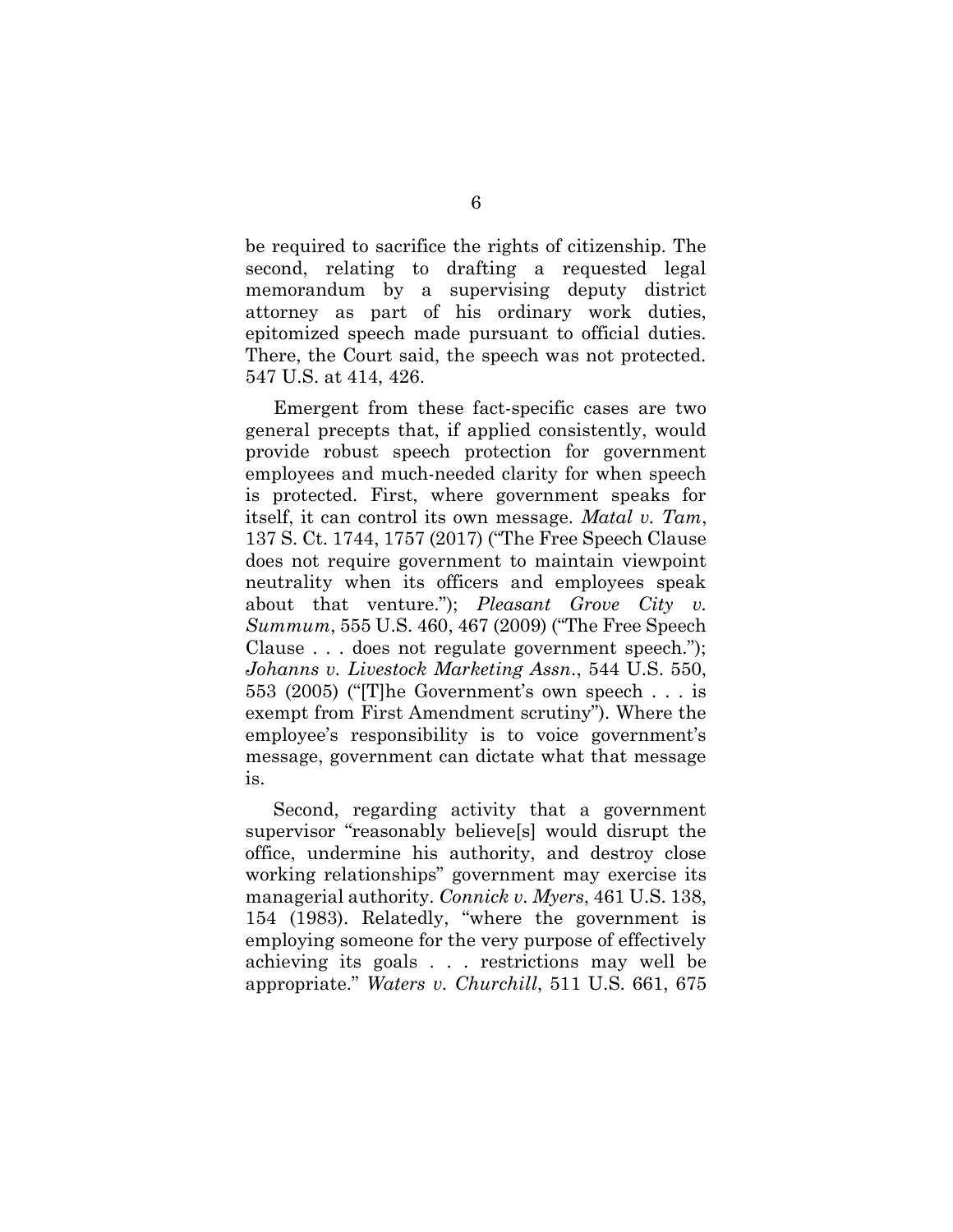(1994). Thus, government may ensure employees perform the duties they are paid to perform and do not imperil operations.

But the bulk of government employee speech questions lie somewhere in between. And some employees, like public university faculty—paid to engage in public debate—raise unique challenges.

The Ninth Circuit's application of *Garcetti* here effectively undermined First Amendment protection for government employee speech by eliminating causation from Garcetti's formulation and replacing it with a status-based test. Thus, *Garcetti's* rigorous requirement that speech be "pursuant to official responsibilities" before it can be regulated was replaced by a status-based rule allowing regulation of speech "as a public employee."6 Public employment became a proxy for proving the employee is paid to speak *these* words<sup>7</sup> on behalf of the government employer before the First Amendment may be avoided.

But, as this Court has made clear, public employee status does not displace speech rights. And the Garcetti test, despite the virtues of its simplicity, if read broadly, as the Ninth Circuit did, would appear to give government power to regulate constitutionally protected speech of government employees like faculty

<sup>6</sup> This Court has warned against defining public employment so expansively that over-broad duties displace constitutional protections. Garcetti, 547 U.S. at 424 ("We reject, however, the suggestion that employers can restrict employees' rights by creating excessively broad job descriptions.").

<sup>7</sup> Meriwether v. Hartop, 992 F.3d 492, 503 (6th Cir. 2021) ("government is doing the speaking").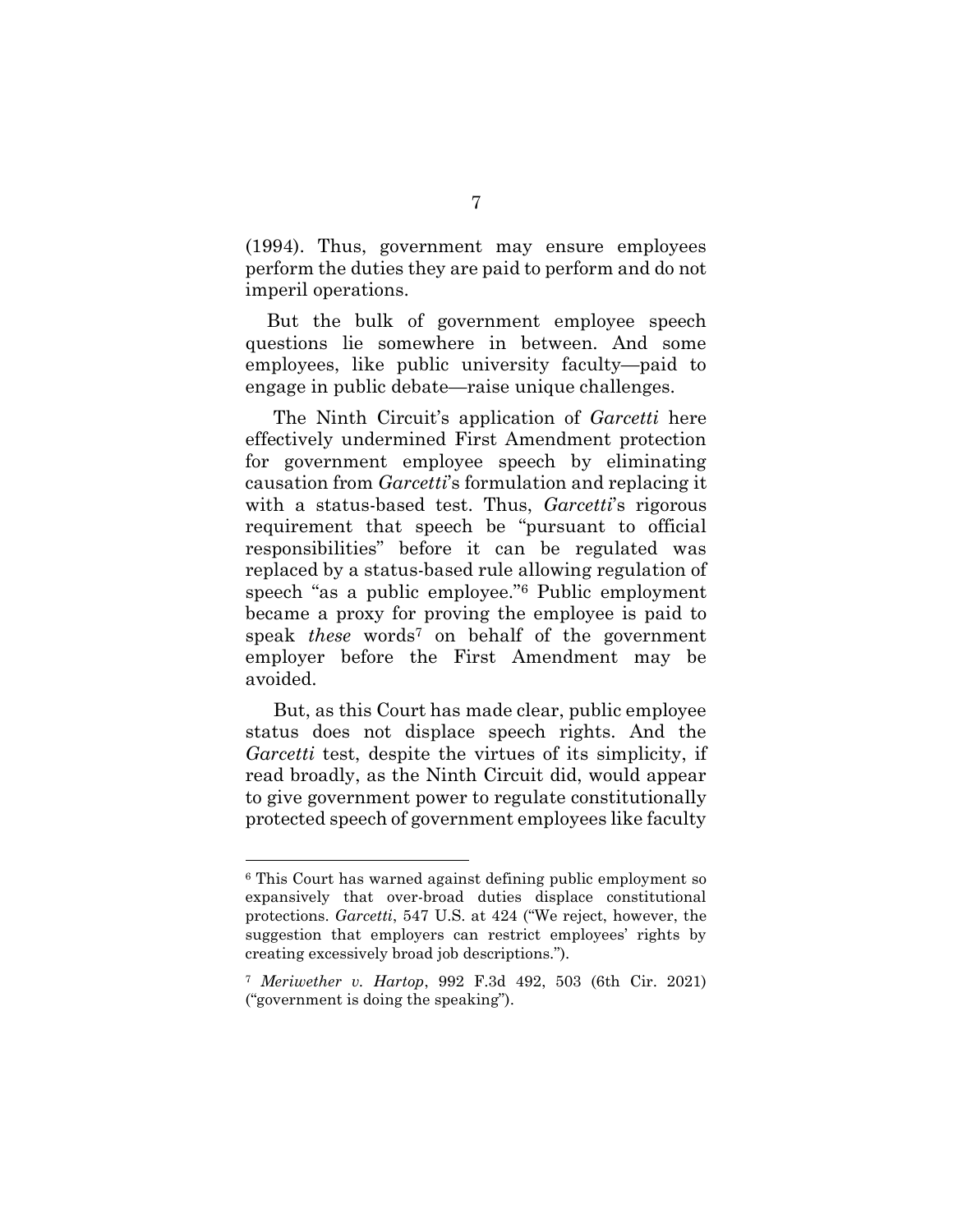members whose jobs require speaking on topics that may run counter to the government's position. Read narrowly, however, *Garcetti* can be applied to ensure full protection of faculty speech, in all but those limited number of cases where government has engaged the speaker to deliver its own message.

#### B. Government Speech Is Not All Speech Made in a Government Setting.

If "government speech" is an exception to the free speech rights of individuals, it must be carefully and narrowly defined. Government speech does not extend to all speech made within a government setting, even if that speech implicates some form of government action. For example, in Matal v. Tam, the Court rejected the contention that trademarks are government speech, even though "trademarks that are 'used in commerce' may be placed on the 'principal register,' that is, they may be federally registered." 137 S. Ct. at 1752. The government's acceptance of the trademark onto the register did not convert the mark to government speech.

The holding in Walker v. Texas Div., Sons of Confederate Veterans, Inc., in which the Court held that specialty license plate designs are government speech, shows the hurdles that must be overcome to designate speech as government speech. 578 U.S. 200, 219 (2015).8 Even so, the Court was clear that its

<sup>8</sup> The Court's conclusion rested on multiple factors, including: the history of license plates communicating messages from the states; license plate designs being "often closely identified in the public mind with the [State];" including the name Texas on every plate; regulations on plate disposal; the function of license plates as "essentially, government IDs;" and Texas law providing sole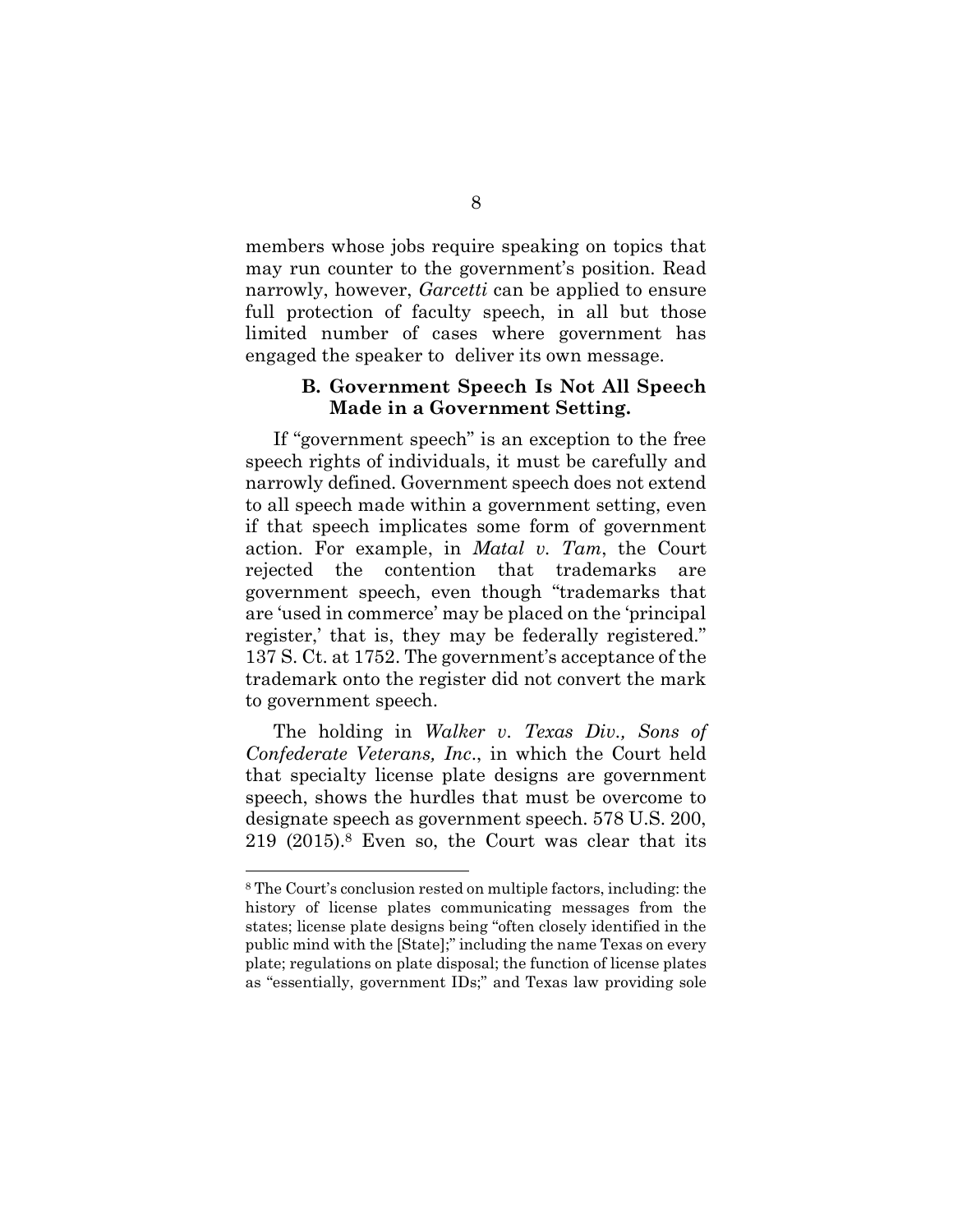"determination that Texas's specialty license plate designs are government speech does not mean that the designs do not also implicate the free speech rights of private persons." Id. at 219.

 Even where the speaker is a government employee whose job duties include speech in a particular forum, it does not follow that all speech by such an employee in that forum is government speech. The Seventh Circuit's well-reasoned opinion in Chrzanowski v. Bianchi, is instructive. There, an assistant state's attorney was called to testify as an eyewitness in court. Chrzanowski v. Bianchi, 725 F.3d 734, 736 (7th Cir. 2013). The district court concluded that plaintiff's job duties included speaking in court and relied on that correlation between place and activity to hold plaintiff's speech to be part of his official duties. Id. at 739. But the Seventh Circuit disagreed, holding that testimony was not government speech subject to regulation by the State Attorney's Office simply because it took place in a courtroom. Id. at 740. The Seventh Circuit did not focus on the plaintiff's general job duties as a state's attorney, but rather on the specific speech at issue, holding that the "focus on Chrzanowski's general professional obligations is misguided; we are to look only at whether particular speech is 'made pursuant to official duties' (and, thus, not 'as a citizen') in a more limited sense." *Id.* at 741.

This admonition applies here, where, although "expression was Kennedy's stock in trade," and his speech took place "during a time when he was

state "control over the design, typeface, color, and alphanumeric pattern for all license plates." Id. at 210–13.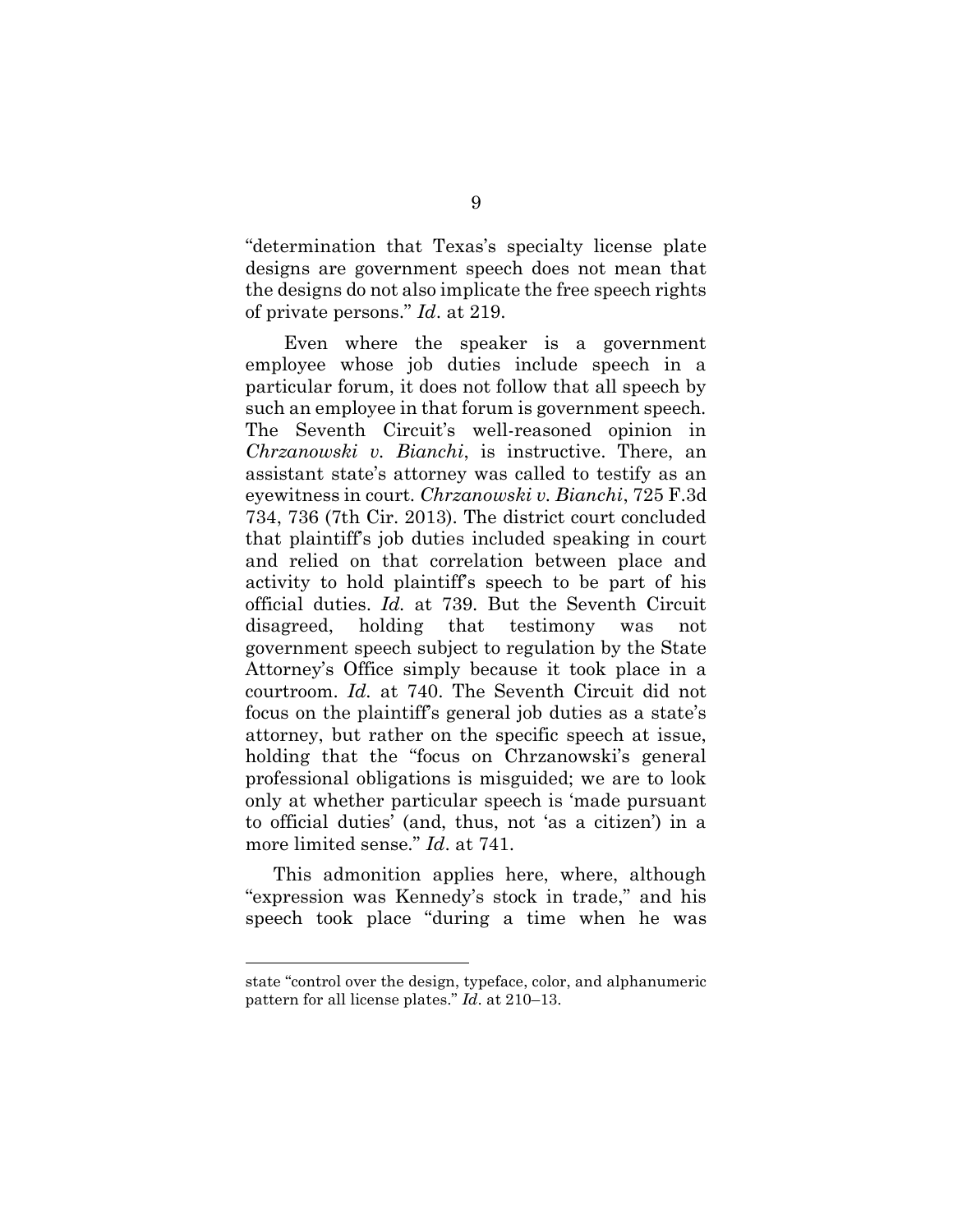generally tasked with communicating with students," Pet. App. 14, the school board did not show that this speech "was among the plaintiff's job duties." Nor could it, given its well-publicized position that postgame prayer is not among Kennedy's job duties. Pet. App. 8.

#### C. Government Cannot Condition Public Employment on Foregoing Constitutional Rights.

"Almost 50 years ago, this Court declared that citizens do not surrender their First Amendment rights by accepting public employment." Lane v. Franks, 573 U.S. 228, 231 (2014). This rule places a strict limit on the doctrine of government speech, prohibiting a broad reading of an employee's job duties to evade First Amendment protection.

The "First Amendment limits the ability of a public employer to leverage the employment relationship to restrict, incidentally or intentionally, the liberties employees enjoy in their capacities as private citizens." Garcetti, 547 U.S. at 419 (citing Perry v. Sindermann, 408 U.S. 593, 597 (1972)). In his dissent below, Judge O'Scannlain emphasized that protection of an employee's First Amendment rights requires conflicts to be resolved in the employee's favor unless the speech was commissioned by the government.

> [A] public employer's special latitude to control its employees' speech extends only to speech "the employer itself has commissioned" or otherwise functionally "created." But when public employees' expression falls outside their official job duties, we must "unequivocally reject[]" any suggestion that they "may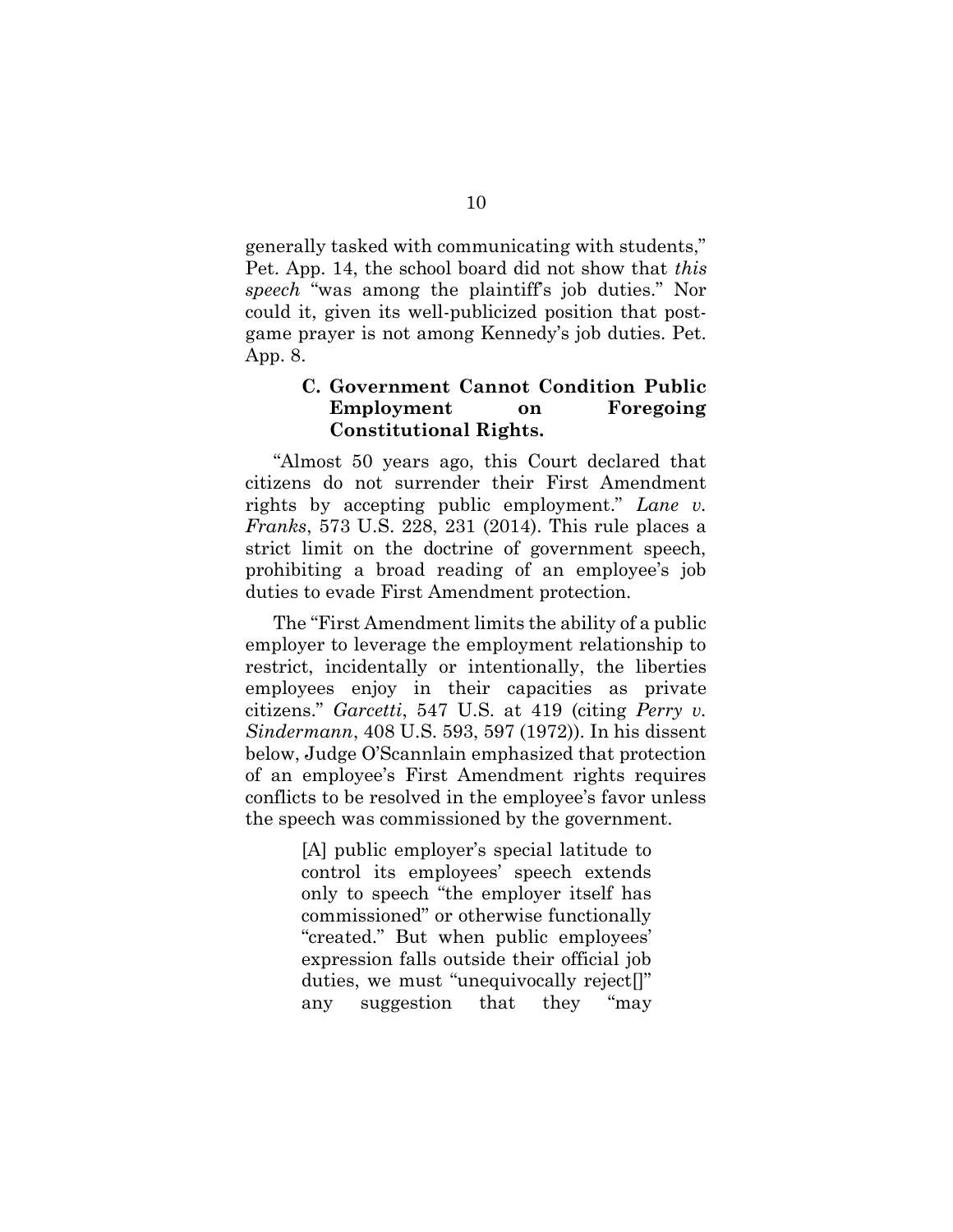constitutionally be compelled to relinquish the First Amendment rights they would otherwise enjoy as citizens."

Pet. App. 83 (citations omitted).

Contrary to this Court's admonition that the courts' "responsibility is to ensure that citizens are not deprived of fundamental rights by virtue of working for the government." Connick, 461 U.S. at 147, the Ninth Circuit removed the tight coupling required by the second Pickering factor between the employee's speech and risk to government operations and replaced it with "adequate justification for treating Kennedy differently from other members of the general public." Pet. App. 17. Here, adequate justification included unfavorable publicity. This reading violently expands the scope of speech government can regulate simply because it receives complaints or negative exposure, placing at risk a wide range of protected behavior as well as imperiling the very public debate Pickering protects.

### II. THIS COURT SHOULD ELIMINATE ANY DOUBT ABOUT THE FIRST AMENDMENT'S PROTECTION FOR ACADEMIC FREEDOM.

Vigorously enforcing the limits on regulation of government employees' speech takes on special urgency in educational settings where speech regulation not only threatens academic freedom but also teaches students a lesson in censorship that is anathema to self-government. For teachers and students at public schools and universities, the Ninth Circuit's application of Garcetti and Pickering sweeps far too broadly; and, while "academic speech" is not directly at issue here, the reasoning applied below to the high school setting sets a dangerous precedent for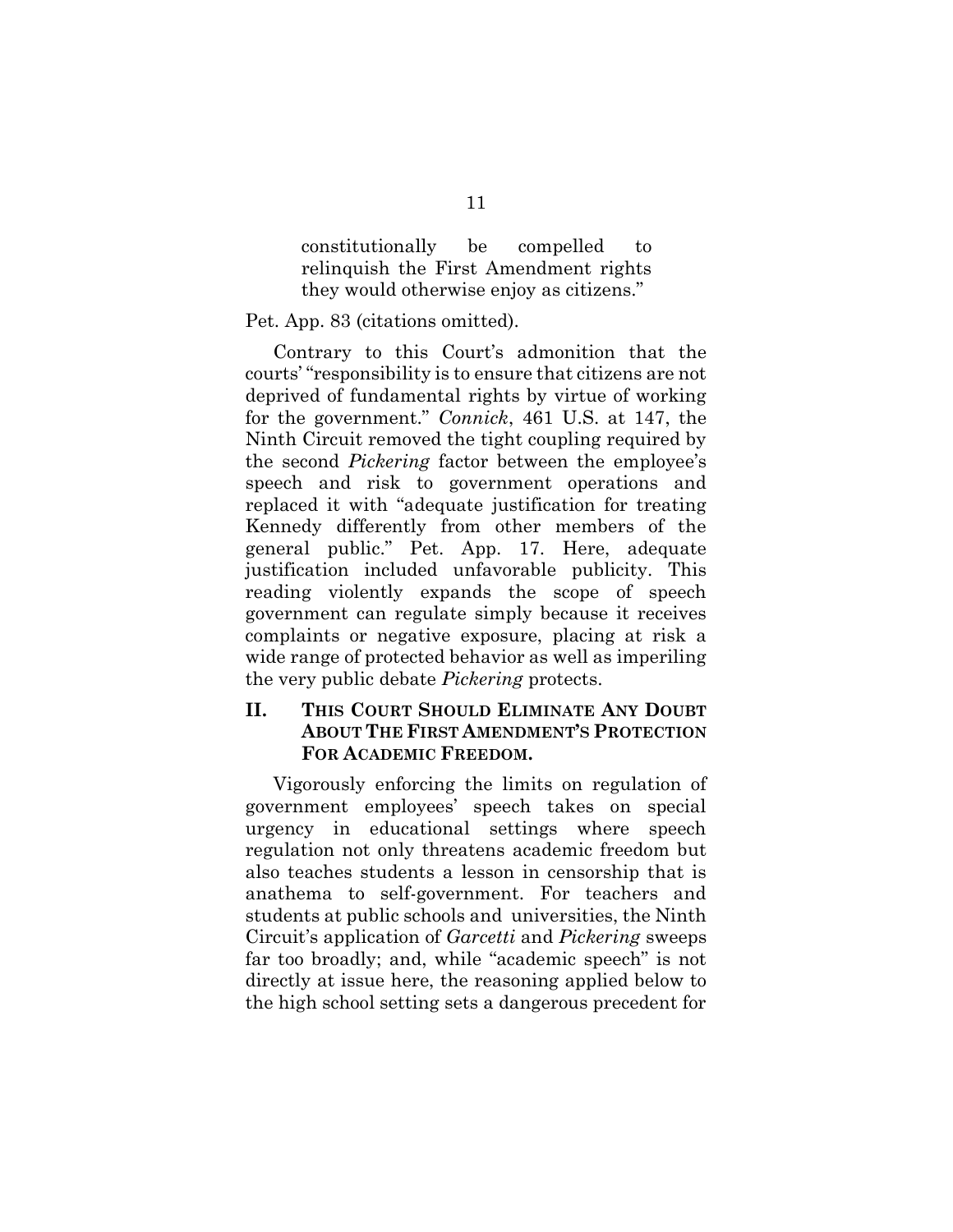advanced education as well. The Court should close the door on any application of Garcetti or Pickering that would allow government to threaten academic freedom or the speech of educators under the guise of "adequate justification."

#### A. Free Speech Rights Are Not Shed at the Schoolhouse Gate.

"It can hardly be argued that either students or teachers shed their constitutional rights to freedom of speech or expression at the schoolhouse gate." Tinker v. Des Moines Ind. Cmty School District, 393 U.S. 503, 506 (1969). This proposition creates a fundamental tension with the Ninth Circuit's decision. "By assuming that teachers always act as teachers between the first and last bell of the school day (or that coaches always act as coaches from the time they arrive for work at the school's athletic office to the moment the stadium lights go out on the end of a game), the opinion . . . places itself in irreconcilable contradiction with the most basic, 'unmistakable' axiom of the past century of school-speech jurisprudence." Pet. App. 87 (O'Scannlain, J. dissenting). "For if, as the opinion declares, all 'demonstrative communication' in the presence of students were unprotected, there would be little left of the First Amendment—let alone Tinker's landmark holding—for public school employees." Id. Accord Texas State Tchrs. Ass'n v. Garland Indep. Sch. Dist., 777 F.2d 1046, 1055 (5th Cir. 1985) (holding that "policies which purport to deny teachers the right to discuss [union] business during non-class time are unconstitutional.").

Tinker of course, as well as Connick, and Garland recognized that disruptive behavior can be addressed.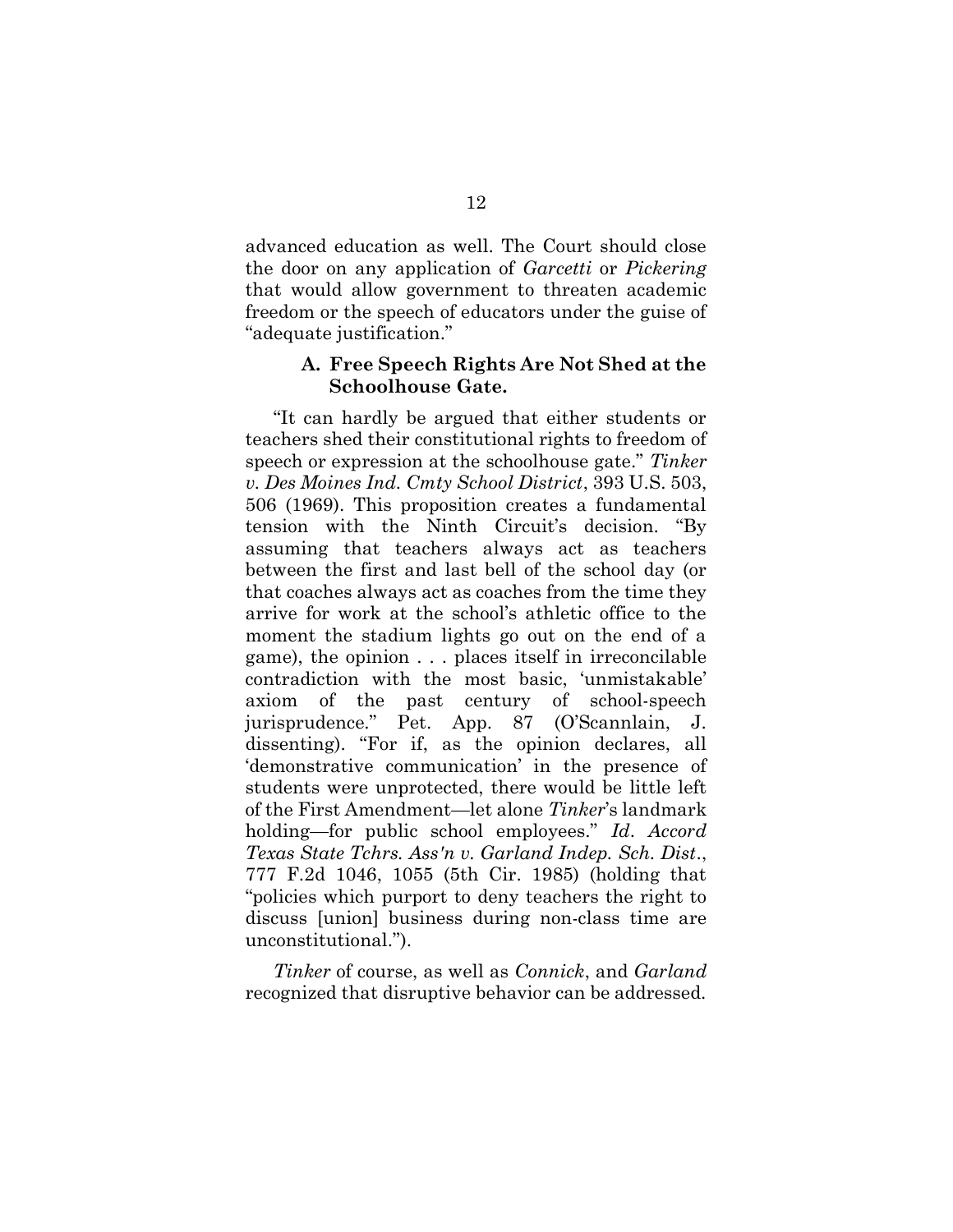Tinker, 363 U.S. at 507; Connick, 461 U.S. at 154; Garland, 777 F.2d at 1055. But "disruption" must be something more than simple exercise of First Amendment rights. Even in cases of alleged subversive activity, First Amendment rights of teachers have prevailed. See Connick, 461 U.S. at 144 (collecting cases). If the First Amendment protects membership in subversive organizations, which by definition at least allegedly threaten the state, then how can it not protect teacher and student speech<sup>9</sup> that is not subversive and poses no such threat?

But here, the alleged disruptive behavior was allowing students, coaches and players from the opposing team, and members of the general public and media to exercise their own rights by joining Kennedy in prayer. Pet. App. 7–9. If this is "disruption," then one strains to imagine a limit on government employers' power to regulate employees' personal expression. And, if exercise of First Amendment rights by other people can be used to excuse regulation of a faculty member, then the exercise of First Amendment rights becomes the instrument of their own destruction.

Students, of course, have their own First Amendment rights, delimited by Tinker, which affirmed that "forbidding discussion . . . anywhere on school property except as part of a prescribed classroom exercise . . . would violate the constitutional rights of students, at least if it could not be justified by a showing that the students' activities would

<sup>9</sup> Student speech is not directly implicated here except to the extent the holding may be applied to students who become government employees through work-study, teaching fellowships, etc.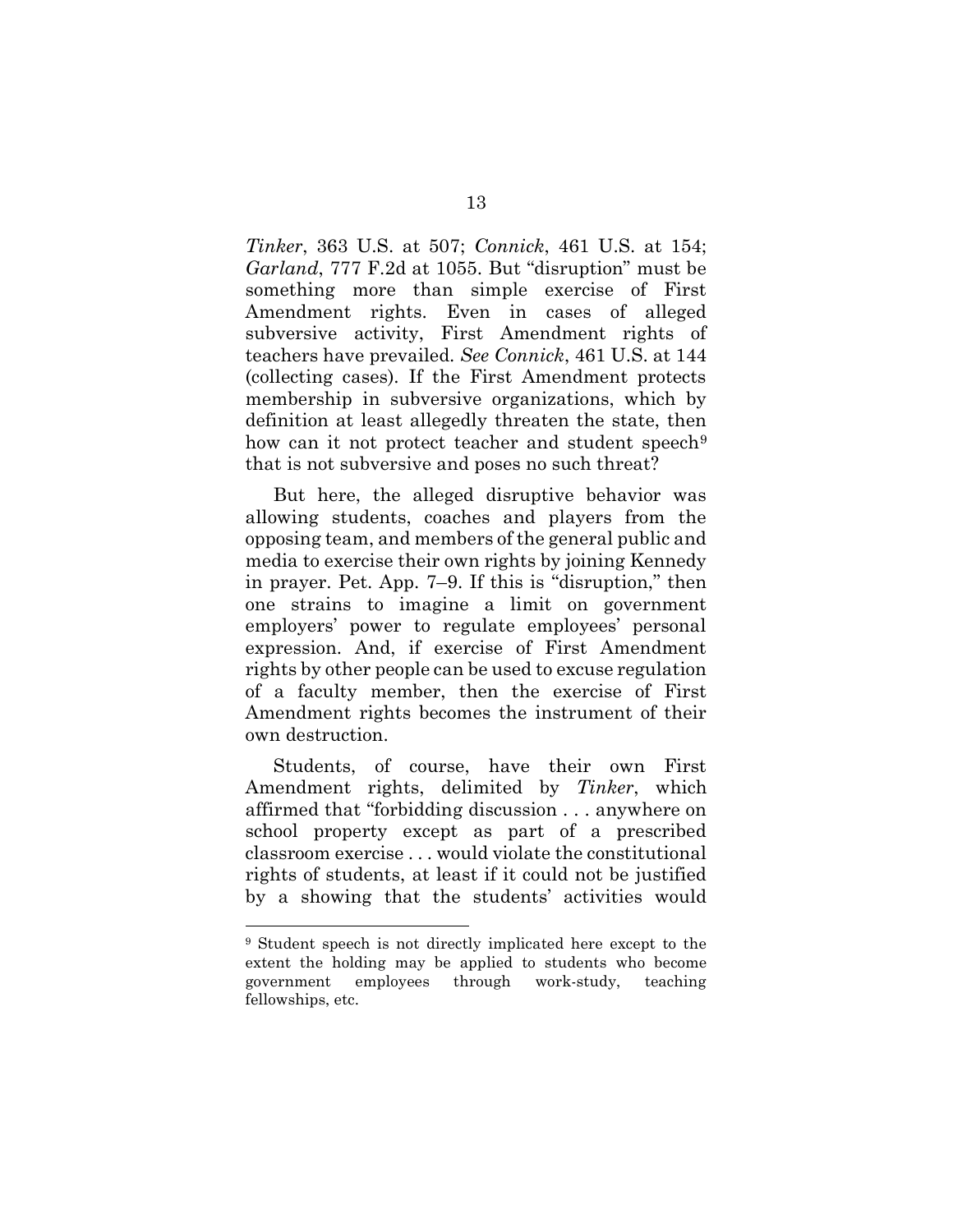materially and substantially disrupt the work and discipline of the school." 393 U.S. at 507, 513. There is no allegation here that the students were disruptive. But interpreting students' peaceful participation as a disruption that could justify silencing Kennedy threatens to grossly expand the "disruption" justification by which speech may be regulated in the public school setting

### B. Public Schools Should Uphold Free Speech, Not Chill It, For Students Learn from Adults How to Treat Each Other.

"Liberty lies in the hearts of men and women; when it dies there, no constitution, no law, no court can even do much to help it."

#### —Judge Learned Hand<sup>10</sup>

The importance of speech in schools cannot be overstated as students learn from adults how to treat each other and absorb the habits of acquiescence that adults model. "Teachers and students must always remain free to inquire, to study and to evaluate, to gain new maturity and understanding; otherwise our civilization will stagnate and die." Sweezy v. New Hampshire 354 U.S. 234, 250 (1957). Thus, relegating speech "to an empty office or perhaps the teacher's lounge, . . . corrodes the civic virtues that underlie the First Amendment: We ask 'teachers to foster those habits of open-mindedness and critical inquiry which alone make for responsible citizens … They cannot carry out their noble task if the conditions for the practice of a responsible and critical mind are denied

 $10$  Judge Learned Hand, The Spirit of Liberty, 1944, available at Digital History, http://bit.ly/3raLZQN.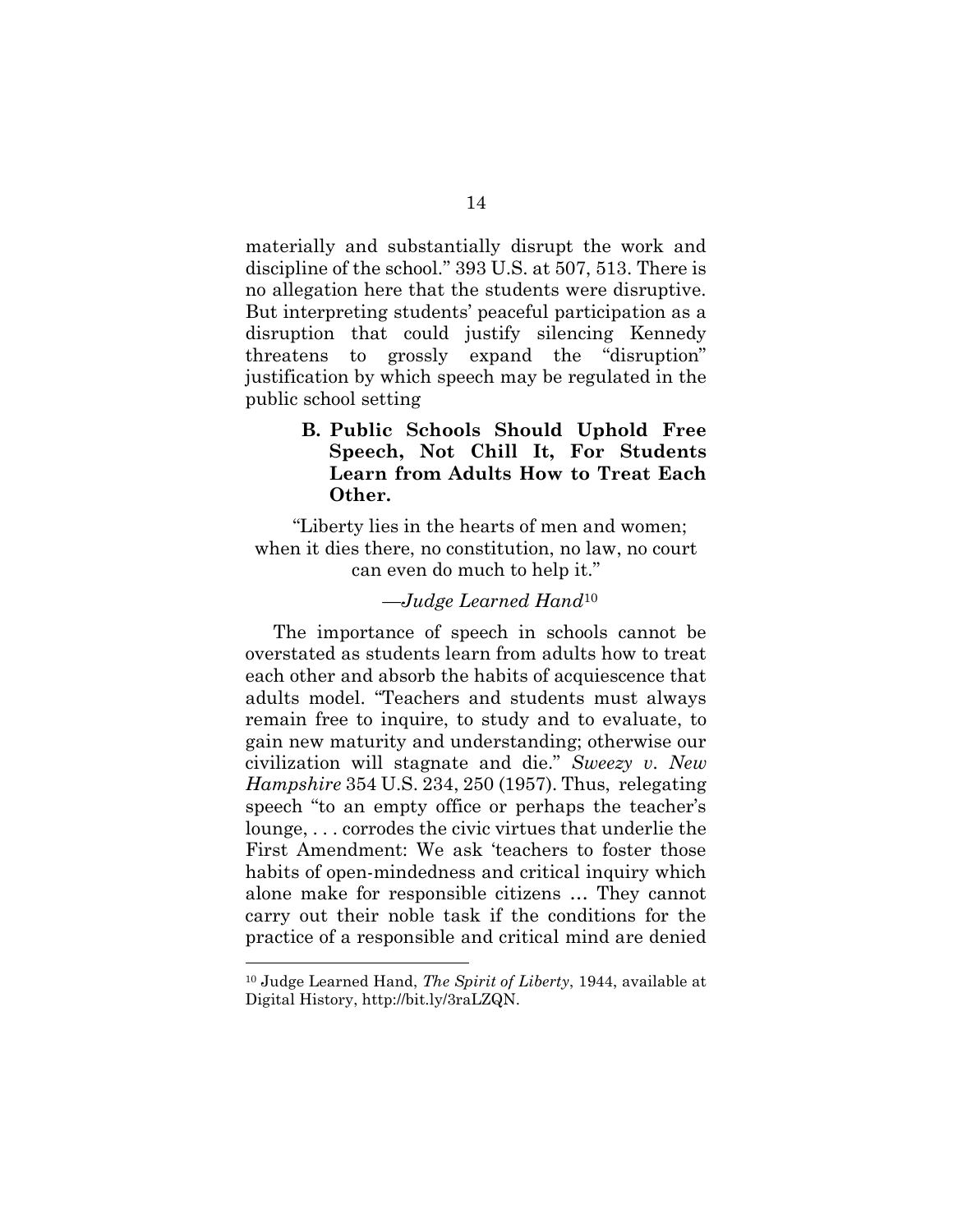to them.'" Pet. App. 90. (O'Scannlain, J. dissenting) (citing Wieman v. Updegraff, 344 U.S. 183, 196 (1952) (Frankfurter, J., concurring)).

This Court has consistently recognized that "[t]he vigilant protection of constitutional freedoms is nowhere more vital than in the community of American schools." Tinker, 393 U.S. at 512 citing Shelton v. Tucker, 364 U.S. 479, 487 (1960). Regarding boards of education, the Court has said that because they "are educating the young for citizenship is reason for scrupulous protection of Constitutional freedoms of the individual, if we are not to strangle the free mind at its source and teach youth to discount important principles of our government as mere platitudes." Tinker, 393 U.S. at 507 (citing West Virginia State Board of Education v. Barnette, 319 U.S. 624, 637 (1943)). These stouthearted claims depart from school efforts to teach students that constitutional freedoms may be reclassified out of existence.

Curtailing teacher speech, contrary to the First Amendment, educates students in misunderstanding the American system that is repugnant to the rights secured by the Constitution; and educates the next generation that this is the kind of relationship citizens should expect with their government.<sup>11</sup> It is particularly important that schools bear in mind their duty to educate students in the protection of constitutional rights—wherever they are exercised.

<sup>&</sup>lt;sup>11</sup> The inclination toward a converse-Lotus principle, where everything that is not allowed is forbidden, is contrary to the American and English traditions and should be avoided. See generally Everything which is not forbidden is allowed, Wikipedia, http://bit.ly/2TgF5vB (last visited Feb. 22, 2022).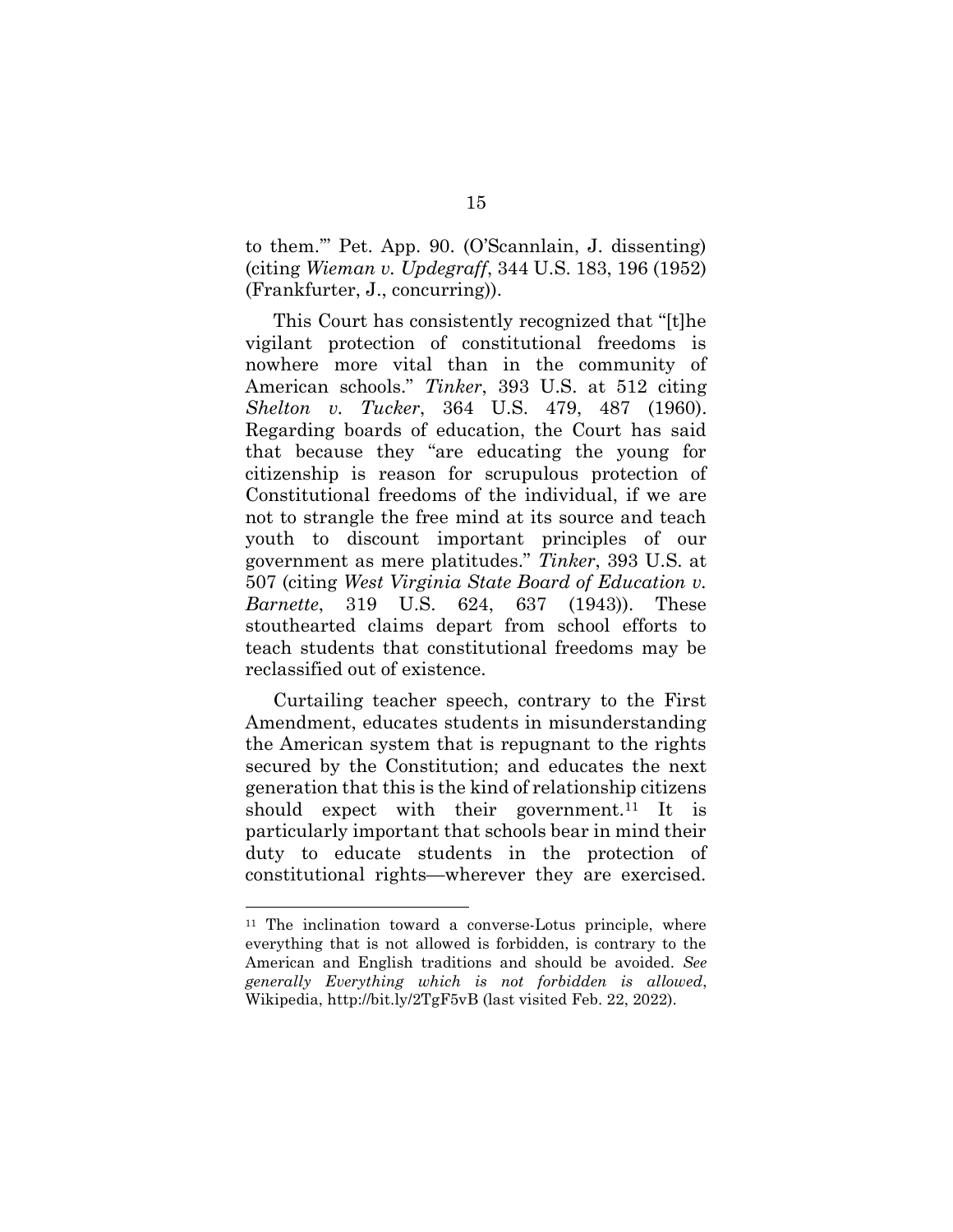Consistent with Barnette, schools should teach students to carry with them the understanding that government must respect constitutional freedoms.

### C. Academic Freedom is Fundamental to Civil Society and This Court Should Place it on Firmer Legal Footing.

This Court consistently has taken a protective stance toward academic freedom and "long recognized that, given the important purpose of public education and the expansive freedoms of speech and thought associated with the university environment, universities occupy a special niche in our constitutional tradition." Grutter v. Bollinger, 539 U.S. 306, 329 (2003). Accord Keyishian, 385 U.S. at 603 ("Our Nation is deeply committed to safeguarding academic freedom, which is of transcendent value to all of us and not merely to the teachers concerned.") (cleaned up). This concern has taken precedence even over government's right to decide how to spend its own money. Rust v. Sullivan, 500 U.S. 173, 200 (1991) ("[T]he university is . . . so fundamental to the functioning of our society that the Government's ability to control speech within that sphere by means of conditions attached to the expenditure of Government funds is restricted by the vagueness and overbreadth doctrines of the First Amendment.").

Notwithstanding this longstanding consensus, the wording of Garcetti opened the door to challenges to academic freedom. Justice Souter, in dissent, warned that Garcetti may have fashioned an "ostensible domain beyond the pale of the First Amendment . . . spacious enough to include even the teaching of a public university professor," Garcetti, 547 U.S. at 438 (Souter, J. dissenting). And thus, he "hope[d] that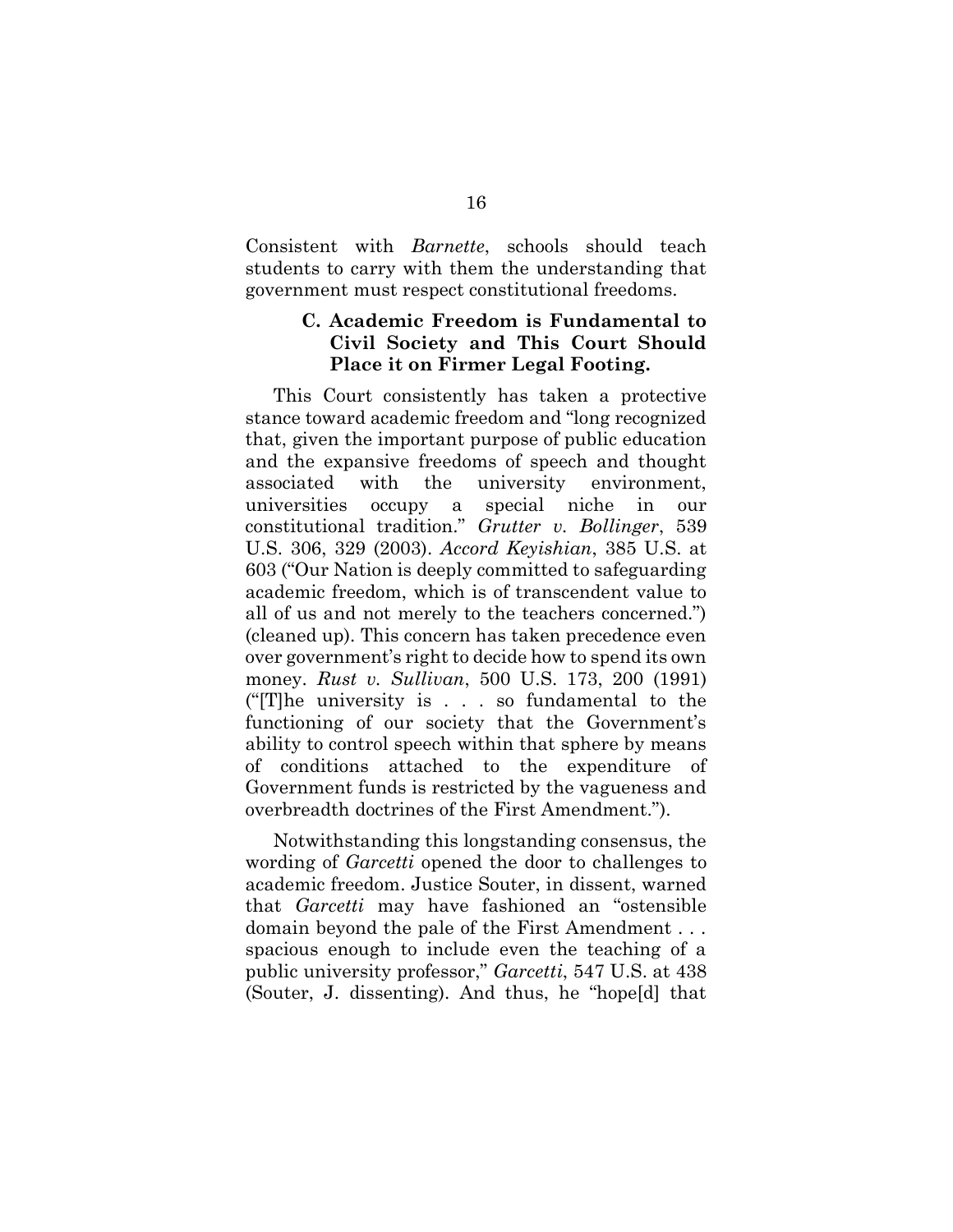today's majority does not mean to imperil First Amendment protection of academic freedom in public colleges and universities, whose teachers necessarily speak and write 'pursuant to ... official duties.'" Id.

The Court acknowledged the risk: "Justice Souter suggests today's decision may have important ramifications for academic freedom, at least as a constitutional value. . . . There is some argument that expression related to academic scholarship or classroom instruction implicates additional constitutional interests that are not fully accounted for by this Court's customary employee-speech jurisprudence." Id. at 425. But, because Garcetti did not require the Court to reconcile those implications, it did not reach that question. Id.

Four Circuits, likewise recognizing the risk, have carved out an exception to *Garcetti* for speech by professors in an academic setting. See Meriwether v. Hartop, 992 F.3d 492, 505 (6th Cir. 2021) (joining "three of our sister circuits: the Fourth, Fifth, and Ninth" in reaffirming the conclusion that "professors at public universities retain First Amendment protections at least when engaged in core academic functions, such as teaching and scholarship"). The Ninth Circuit, in particular, has noted the risk Garcetti presents in the academic setting because "teaching and academic writing are at the core of the official duties of teachers and professors." Demers v. Austin, 746 F.3d 402, 411 (9th Cir. 2014) (cleaned up). Thus, in *Demers* the Ninth Circuit found that "if applied to teaching and academic writing, Garcetti would directly conflict with the important First Amendment values previously articulated by the Supreme Court," concluding "that Garcetti does not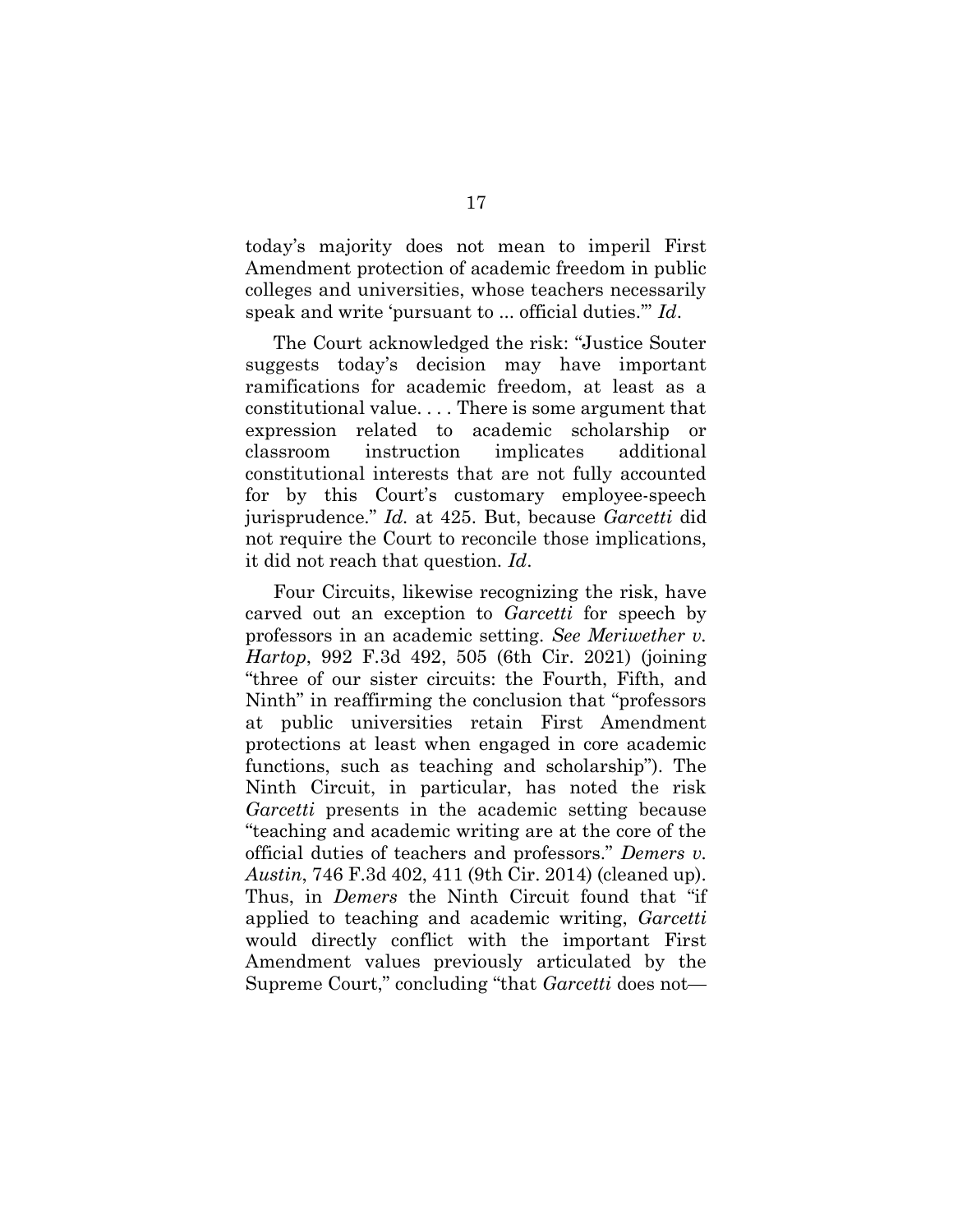indeed, consistent with the First Amendment, cannot—apply to teaching and academic writing that are performed 'pursuant to the official duties' of a teacher and professor." Id. at 411–12.

This formulation, at first blush, would appear consistent with this Court's solicitude to academic freedom. But further examination shows that it is of limited application, being confined to only speech "pursuant to official duties," which the Ninth Circuit distinguished from other "academic employee speech."<sup>12</sup> Id. at 412.

Protection of academic employee speech "not covered by *Garcetti*," is diminished by the Ninth Circuit's treatment of the Pickering factors, which discards disjunctive application and instead employs a newly-fashioned conjunctive:

> We hold that academic employee speech not covered by *Garcetti* is protected under the First Amendment, using the analysis established in Pickering. The Pickering test has two parts. First, the employee must show that his or her speech addressed 'matters of public concern.' . . . Second, the employee's interest 'in commenting upon matters of public concern' must outweigh 'the interest of the State, as an employer, in promoting the efficiency of the public

<sup>12</sup> Note, the terminology "academic employee speech" as used here is speech of academic employees, which may be "covered by Garcetti" if "pursuant to official duties", or "not covered by Garcetti" if outside official duties.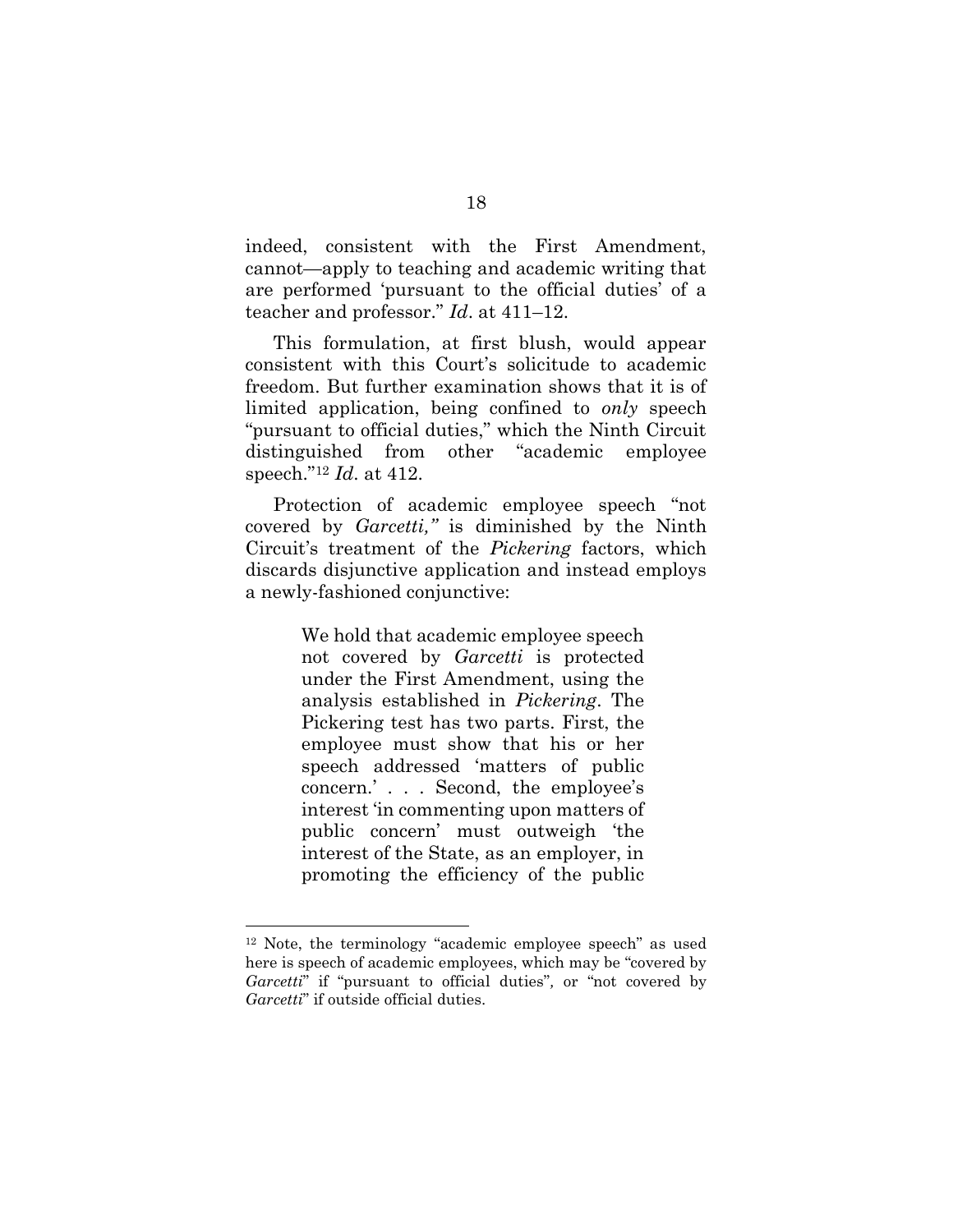services it performs through its employees.'

Demers, 746 F.3d at 412 (citing Pickering, 391 U.S. at 568). Thus, under Demers, an academic's speech rights can be limited even while speaking on matters of public concern if the state's interest exceeds the employee's interest. This is a lesser protection than Pickering provides, which includes an off-ramp to the speaker at the first step if the speech is on a matter of public concern. Coupled with Demers' recognition that "not all speech by a teacher or professor addresses a matter of public concern. Teachers and professors, like other public employees, speak and write on purely private matters," Demers, 746 F.3d at 415, what began as a general recognition of the importance of academic freedom, ended by curtailing protection of teachers' speech to matters of public concern that also outweigh the interest of the state. What it gives with one hand, the Ninth Circuit takes away with the other. Moreover, the decision below casts even the limited protection of Demers into doubt by recognizing negative publicity, public participation, or even positive commentary as a state interest sufficient to justify regulation—leaving the faculty member's speech rights subject to the whimsy of the public.

Other circuits have made more robust attempts to protect academic speech. The Sixth Circuit, for example, approached the question from the opposite side and instead of requiring the employee's interest to outweigh the interest of the state, focused first on the state's limited interest in controlling the teacher: "a school's interest in limiting a teacher's speech is not great when those public statements are neither shown nor can be presumed to have in any way either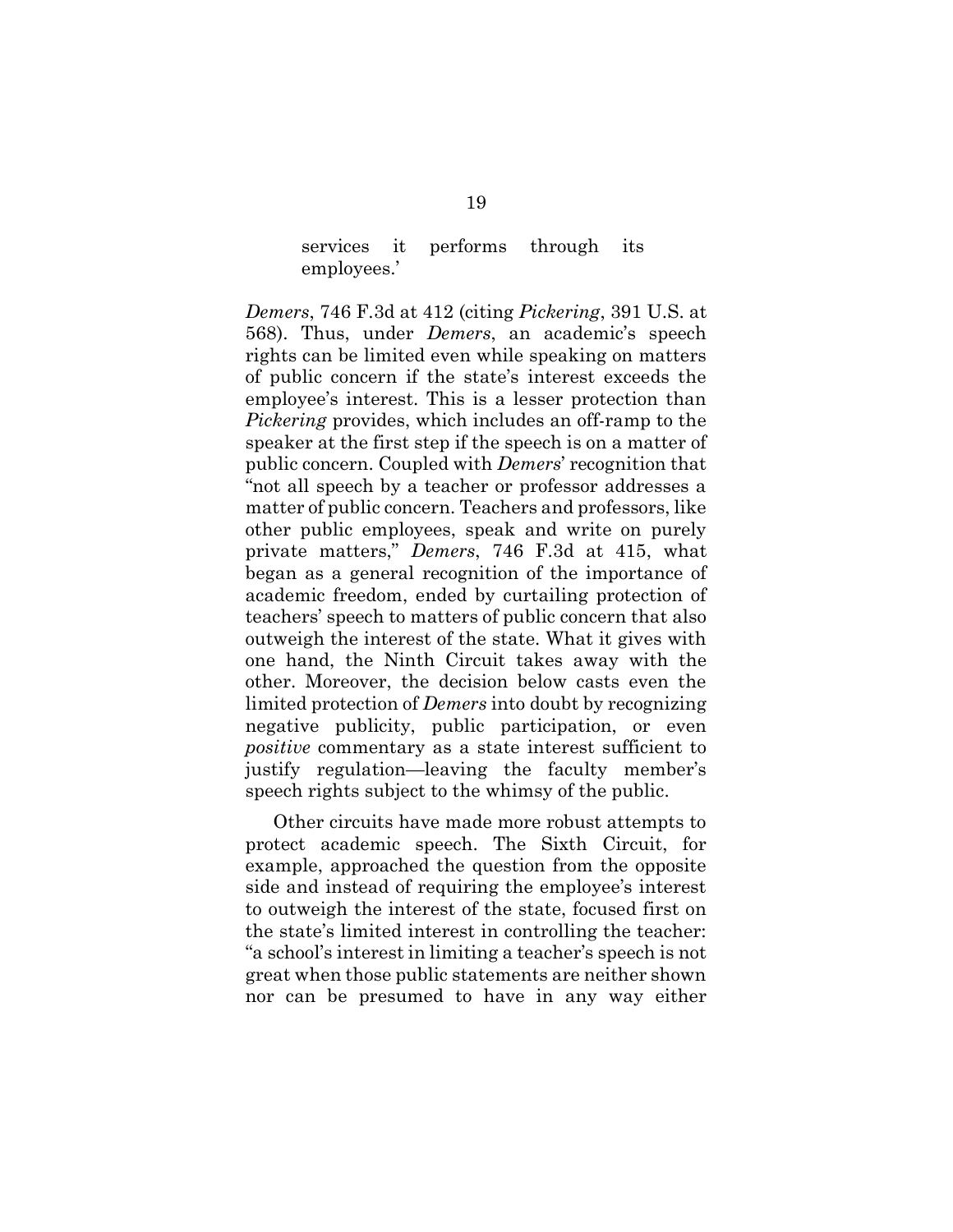impeded the teacher's proper performance of his daily duties in the classroom or to have interfered with the regular operation of the schools generally." Meriwether, 992 F.3d at 511 (cleaned up). Thus, without a showing that the challenged speech "inhibited [the teacher's] duties in the classroom, hampered the operation of the school, or denied [the student] any educational benefits" the school's interest in punishing the professor was not sufficient. Id. (cleaned up). The Sixth Circuit thus concluded that "[t]ogether, Sweezy and Keyishian establish that the First Amendment protects the free-speech rights of professors when they are teaching." Meriwether, 992 F.3d at 505. This, of course, flips the formulation of Garcetti because while teaching, a teacher's speech would—by definition—be "pursuant to official responsibilities."

How would such a Hall of Mirrors approach work here?

If Kennedy were deemed to be speaking "pursuant to official responsibilities" then under Garcetti his speech would be sanctionable, but under Demers et al. it would not. If Kennedy were deemed to be speaking outside his official responsibilities, then under Garcetti his private speech would be protected but under Demers, it would not qualify for the academic carve-out. Regardless whether his speech was pursuant to his official duties, it should have been protected under either Garcetti or Demers because it had to qualify for one or the other.

Under the Ninth Circuit's analysis it qualified for neither.

First, the Ninth Circuit concluded that "there is simply no dispute that Kennedy's position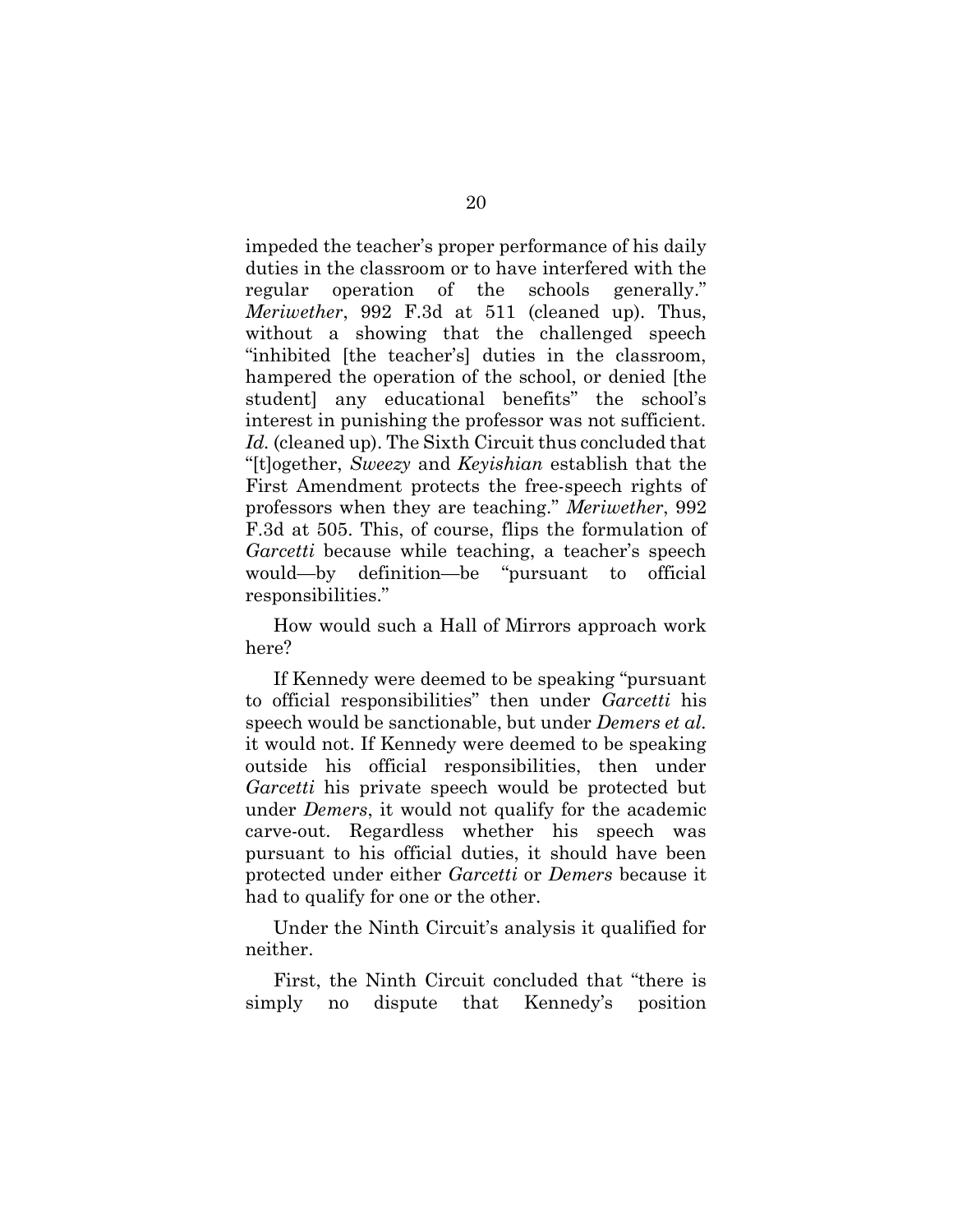encompassed his post-game speeches to students on the field" and thus "Kennedy spoke as a public employee when he kneeled and prayed on the fiftyyard line immediately after games." Pet. App. 15, 17. If so, then the Demers carve-out for teaching applied, affording him full First Amendment protection. Instead, the court applied *Garcetti* to justify regulation of a public employee's speech.

Applying this reasoning in a university setting, a public law school professor may comment in conversation at a university event on a colleague's recently published book, which is not in his field of study. A participant in the conversation may repeat the remark, noting favorably how well-read the professor is, to a member of the law school administration who takes offence at the remark, with which he disagrees. The administrator, repeating, amplifying, and characterizing the remark, creates a public furor both for and against the professor, to which the professor responds. Under the analysis below, the professor's comment could be sanctioned as "employee speech" under Garcetti because it was made within his status "as a public employee" at a university event. But what about Demers et al.'s protection for "teaching and academic writing . . . at the core of the official duties of teachers and professors"? The professor would have no recourse under Demers because his comment was not within his own teaching and academic writing, leaving him to show his remark was on a matter of public concern that outweighs the interest of the state. Relying on the ruling below, the school would then point to the public debate to allege "disruption" as justification for punishing the professor's speech.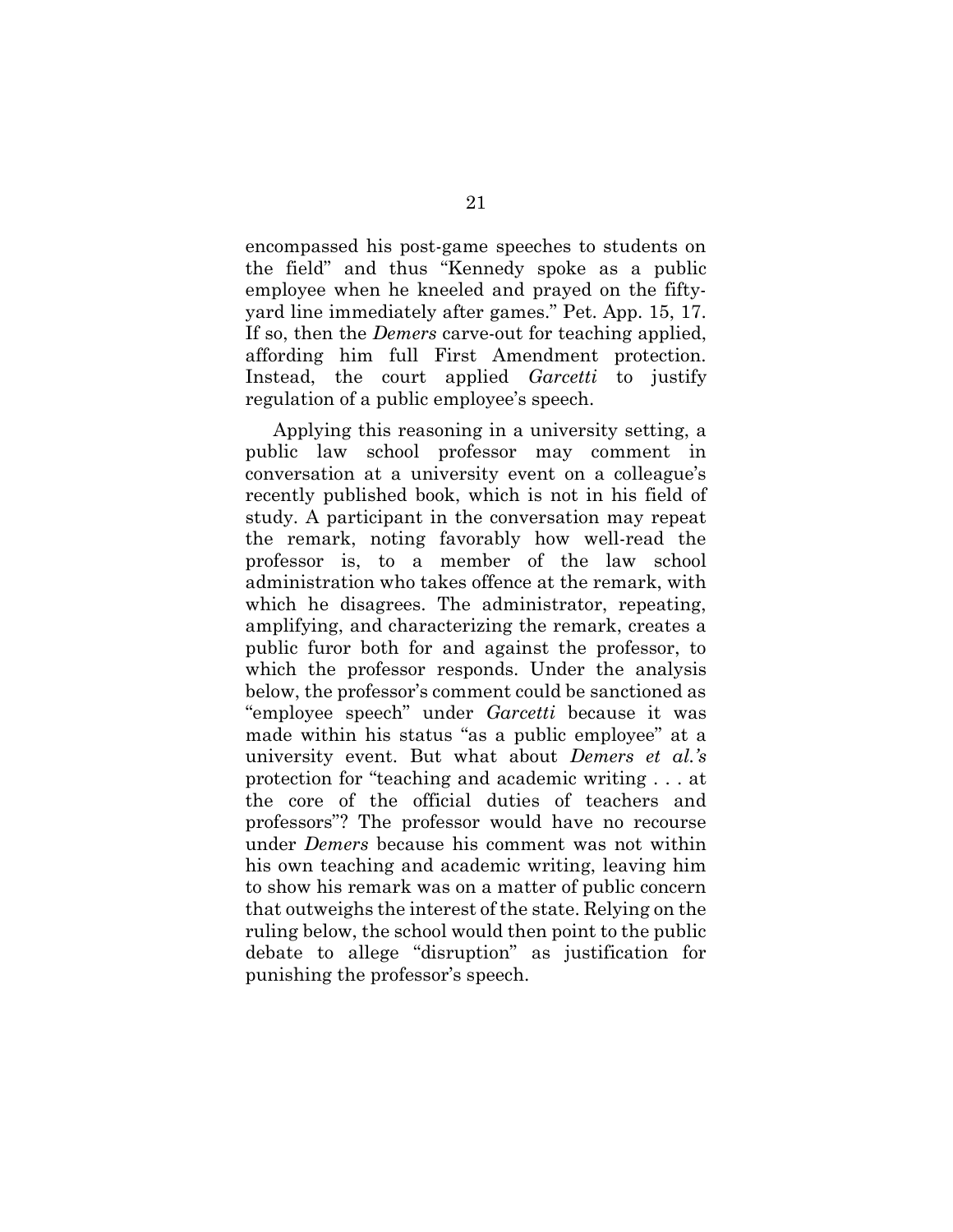This mix-and-match analysis shows the fragile ground on which academic speech stands if the current highly-flexible interpretations of Garcetti apply.

Being paid to write and speak, public university faculty are often at the center of firestorms over their expression. And social media makes virtually every statement made by a faculty member a potential "disruption" in the sense that the Respondents treated it here. In recent years faculty members have faced frequent efforts by both sides of the culture wars to have them fired or punished for their speech—often taken out of context and amplified on social media.<sup>13</sup>

If the Court's careful solicitude for academic freedom is to hold, it must be given stronger footing than Garcetti, which, if applied as the Ninth Circuit did here, would render the bulk of academic speech unprotected as government speech—uttered pursuant to official teaching duties. The Court must expressly protect the speech of publicly employed faculty members and students or the days are numbered for publicly-funded teaching and research that does not toe the party line.

### D. Public Engagement Cannot Be Used to Excuse Punishing Speech on Topics of Public Interest.

Seriatim exercise of First Amendment rights should not be treated as compounding sin, as if each

<sup>13</sup> See also James Hohmann, The Daily 202: Koch network warns of 'McCarthyism 2.0' in conservative efforts to harass professors, The Washington Post, August 1, 2018, available at https://wapo.st/3vtcQx7 (discussing recent on-campus attempts to limit speech on controversial topics).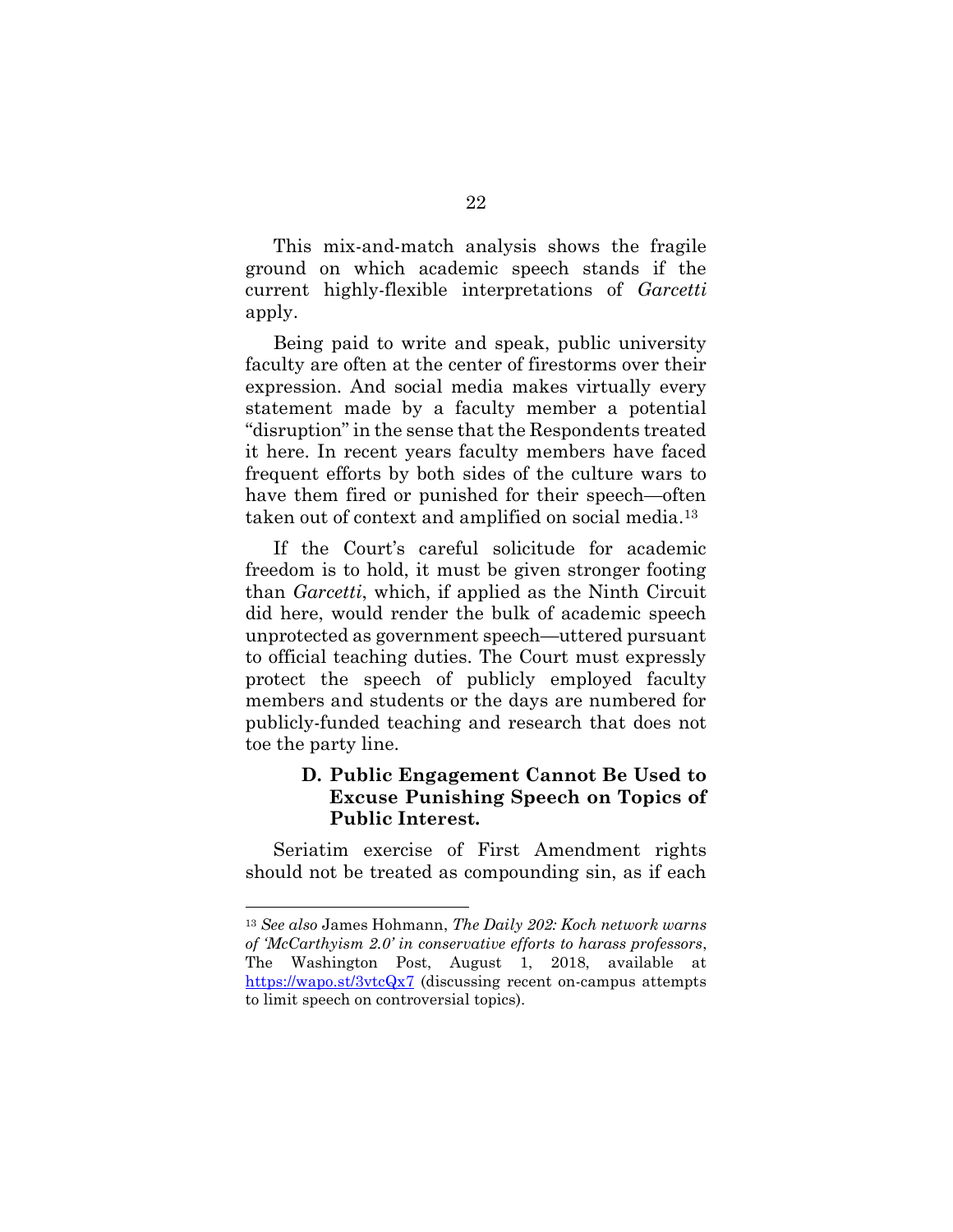additional exercise of speech rights somehow digs a deeper hole of infamy. Yet here, when Kennedy publicly discussed his dispute with the school board through "numerous appearances and announcements [on] various forms of media" Pet. App. 7, the Ninth Circuit characterized that public speech as "pugilistic efforts to generate publicity" that engendered First Amendment violations.<sup>14</sup> Pet. App. 19.

But the law strongly protects public speech on matters of public interest, and thus, if anything, the burgeoning public interest in Kennedy's plight should have expanded protection for Kennedy's speech, making it squarely "a matter of legitimate public concern" that Pickering found to be protected. 391 U.S. at 571. 575. That his public speech may have been critical of the School Board does not decrease the protection. 391 U.S. at 570 ("to the extent that the [School] Board's position here can be taken to suggest that even comments on matters of public concern that are substantially correct, . . . may furnish grounds for dismissal if they are sufficiently critical in tone, we unequivocally reject it.").

Yet, the Ninth Circuit took an adversarial stance toward public discussion of Kennedy's plight and other evidence of public interest, such as participation by third parties and students. Pet. App. 19. ("Kennedy actively sought support from the community in a manner that encouraged individuals to rush the field to join him and resulted in a conspicuous prayer circle that included students.").

<sup>14</sup> The Ninth Circuit found that Kennedy's media appearances converted his religious exercise into an Establishment Clause violation. Pet. App. 18–19.